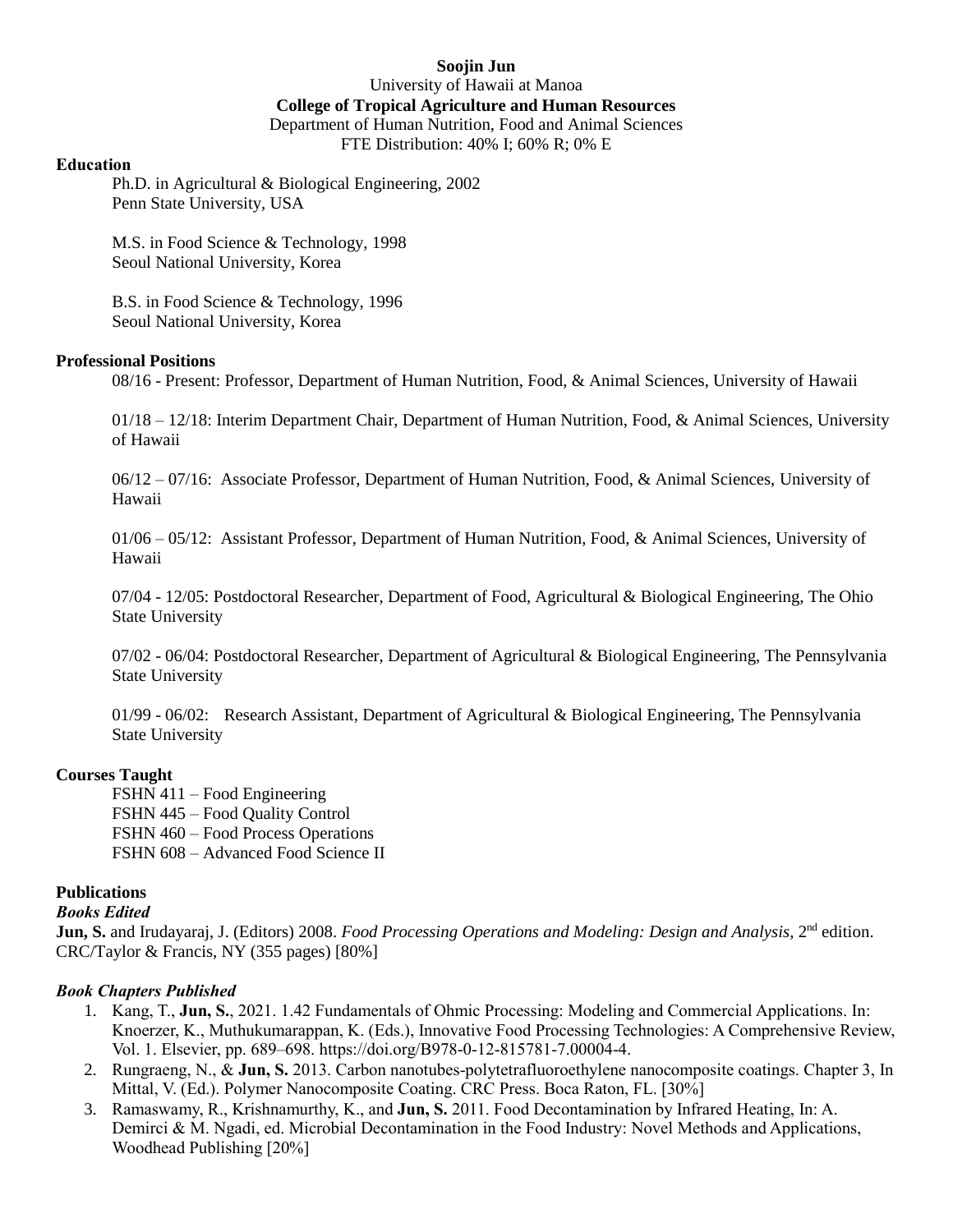- 4. **Jun, S.,** Krishnamurthy, K., Irudayaraj, J. and Demirci, A. 2010. Chapter 1, Fundamentals and theory of infrared radiation, In: Z. Pan, ed. *Infrared Heating for Food and Agricultural Processing*, CRC/Taylor & Francis pp 1-17 [60%]
- 5. Krishnamurthy, K., **Jun, S.,** Irudayaraj, J., and Demirci, A. 2010. Chapter 11, Food Safety Improvement, In: Z. Pan, ed. *Infrared Heating for Food and Agricultural Processing*, CRC/Taylor & Francis pp 225-235 [25%]
- 6. Krishnamurthy, K., Khurana, H.K., **Jun, S.**, Irudayaraj, J., and Demirci, A. 2008. Chapter 5, Infrared Radiation for Food Processing, In: *Food Processing Operations and Modeling: Design and Analysis*, CRC/Taylor & Francis [25%]
- 7. **Jun, S.** and Sastry, S.K. 2008. Chapter 6, Modeling of Ohmic Heating of Foods, In: *Food Processing Operations and Modeling: Design and Analysis*, CRC/Taylor & Francis [80%]
- 8. Balasubramanian, S., Puri, V.M., and **Jun, S.** 2008. Chapter 9, Fouling Model for Heat Exchangers, In: *Food Processing Operations and Modeling: Design and Analysis*, CRC/Taylor & Francis [25%]
- 9. Pandit, R.B., Somavat, R., **Jun, S.**, Heskitt, B., and Sastry, S.K. 2007. Development of a Light Weight Ohmic Food Warming Unit for a Mars Exploration Vehicle. *World of Food Science*. Volume 2: Food and Space pp. 1-15 [20%]
- 10. **Jun, S.** and Puri, V.M. 2006. Chapter 17 Plate Heat Exchanger: Thermal and Fouling Analysis, In: Da-Wen Sun, ed. *Computational Fluid Dynamics in Food Processing*, CRC Press, pp 417-431 [70%]
- 11. **Jun, S.**, Yu, C., and Irudayaraj, J. 2006. Food Processing Methods, In: K.C. Ting, D. H. Fleisher, & L. F. Rodriguez, ed. *Systems Analysis and Modeling in Food and Agriculture,* Encyclopedia of Life Support Systems (EOLSS) [40%]

### *Refereed Papers*

- 1. Kang, T. Lee, D., Ko, Y., and. **Jun, S.** 2021. Effects of pulsed electric field (PEF) and oscillating magnetic field (OMF) on supercooling preservation of beef at different fat levels. *International Journal of Refrigeration* (In 2nd Review)
- 2. You, Y., Muci, L., Kang, T., Ko, Y., Kim, S. Lee, S., and **Jun, S.** 2021. Application of supercooling for enhanced shelf life of asparagus (*Asparagus officinalis, L*.). *Foods* 10.3390/foods10102361 [30%]
- 3. So, J., Joe, S.Y., Hwang, S.H., **Jun, S**., and Lee, S.H. 2021. Analysis of the temperature distribution in the refrigerated truck body depending on the box loading patterns. *Foods* 10.3390/foods10112560 [10%]
- 4. Lee, B.E., Kang, T., Jenkins, D., Li. Y., Wall, M.M., and **Jun, S.**. 2021. A single walled carbon nanotubes (SWCNTs)-based electrochemical impedance immunosensor for on-site detection of *listeria monocytogenes*. *Journal of Food Science* Dec 21. doi: 10.1111/1750-3841.15996 [40%]
- 5. Kang, T. You, Y., Hoptowit, R., Wall, M.M., and. **Jun, S.** 2021. Effect of an oscillating magnetic field on the inhibition of ice nucleation and its application for supercooling preservation of fresh-cut mango slices. *Journal of Food Engineering* <https://doi.org/10.1016/j.jfoodeng.2021.110541> [40%]
- 6. Kang, T., Shafel, T., Lee, D., Lee, C.J., Lee, S.H., and **Jun, S.** 2020. Quality retention of fresh tuna stored using the supercooling technology. *Foods 9*(10): 1356;<https://doi.org/10.3390/foods9101356> [40%]
- 7. Kang, T. Hoptowit, R., and. **Jun, S.** 2020. Effects of an oscillating magnetic field on ice nucleation in aqueous iron‐oxide nanoparticle dispersions during supercooling and preservation of beef as a food application. *Journal of Food Process Engineering https://doi.org/10.1111/jfpe.13525* [30%]
- 8. Ban, G., Li, Y., Wall, M.M., and **Jun, S.** 2020. Nano-engineered stainless steel surface to combat bacterial attachment and biofilm formation. *Foods 9*(11), 1518; [https://doi.org/10.3390/foods9111518.](https://doi.org/10.3390/foods9111518) [30%]
- 9. Lee, B. E., You, Y., Choi, W., Hong, E., Wall, M. M. and **Jun, S.** 2020. Nanoengineered superhydrophobic surfaces to prevent the adhesion of *Listeria monocytogenes* for improved food safety. *Transaction of the ASABE*  63(5): 1401-1407 [30%]
- 10. You, Y., Kang, T., and **Jun, S.**. 2020. Control of Ice Nucleation for Subzero Food Preservation. *Food Engineering Reviews* https://doi.org/10.1007/s12393-020-09211-6 [30%]
- 11. Kang, T., You, Y., and. **Jun, S.** 2020. Supercooling preservation technology in food and biological samples: A review focused on electric and magnetic field applications. *Food Science and Biotechnology* 29: 303–321 [30%]
- 12. Choi W., Min, Y. W., Lee, K. Y., **Jun, S.** and Lee H. G. 2020. Dielectrophoresis-based microwire biosensor for rapid detection of Escherichia coli K-12 in ground beef. *LWT - Food Science and Technology* https://doi.org/10.1016/j.lwt.2020.109230 [10%]
- 13. You, Y., Her, J.Y., Shafel, T., Kang, T. and **Jun, S**. 2020. Supercooling Preservation on Quality of Beef Steak. *Journal of Food Engineering* 274*,* 109840 https://doi.org/10.1016/j.jfoodeng.2019.109840 [30%]
- 14. Kang, T., Her, J., Hoptowit, R., Wall, M. M., and **Jun, S.** 2019. Investigation of the effect of oscillating magnetic field on fresh-cut pineapple and agar gel as a model food during supercooling preservation. *Transaction of the*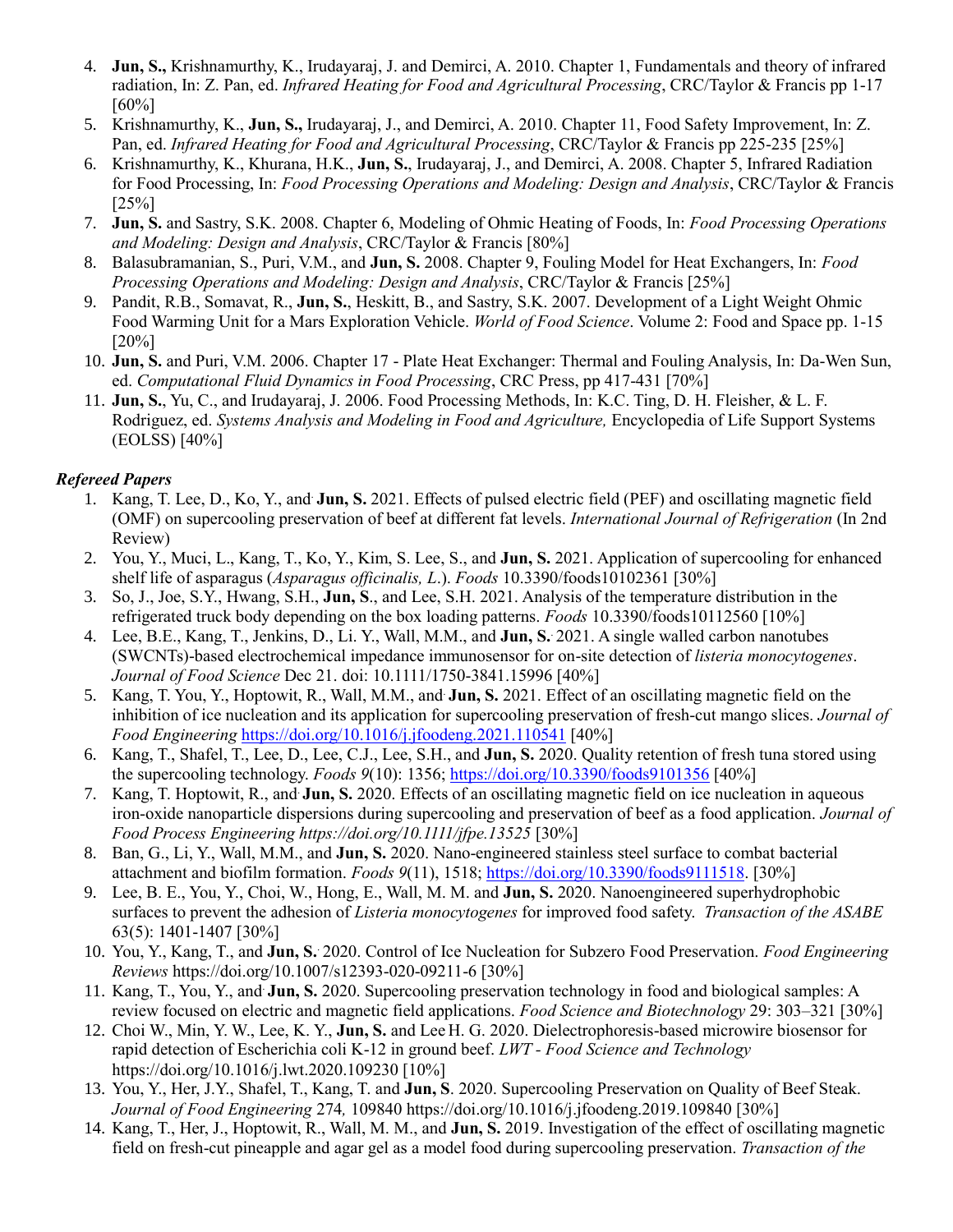*ASABE* 62(5):1155-1161 [30%]

- 15. Lee, J., Jiang, Y., Ban, G.H., Hizal, F., **Jun, S.**, and Choi, C. 2019. Durable Omniphobicity of Oil-Impregnated Anodic Aluminum Oxide Nanostructured Surfaces. *Journal of Colloid and Interface Science* 553: 734-745. [10%]
- 16. Jenkins, D.M., Lee B.E., **Jun, S**., Reyes-De-Corcuera, J., and Eric S. McLamore. 2019. ABE-Stat, a Fully Open-Source and Versatile Wireless Potentiostat Project Including Electrochemical Impedance Spectroscopy. *Journal of The Electrochemical Society* 166 (9) B3056-B3065. [10%]
- 17. Her, J.Y., Kang, T., Hoptowit, R., and **Jun, S.** 2019. Supercooling of fresh-cut honeydew melon: Oscillating magnetic field (OMF) effect. *Transaction of the ASABE* 62(3): 779-785. [30%]
- 18. Ban, G., Rungraeng, N, Li, Y. and **Jun, S.** 2018. Nanoporous stainless steel surfaces for anti-bacterial adhesion performances. *Transaction of the ASABE* 61(3): 1-5. [30%]
- 19. Hizal, F., Rungraeng, N., Lee, J., **Jun, S.**, Busscher, H., van der Mei, H.C., and Choi, C. 2017. Nanoengineered Superhydrophobic Surfaces of Aluminum with Extremely Low Bacterial Adhesivity. *ACS Applied Materials & Interfaces* 9(13): 12118-12129. [10%]
- 20. Ban, G.H., Lee, J., Choi, C., and **Jun, S.** 2017. Nano-patterned aluminum surface with oil-impregnation for the improved antibacterial performance *LWT – Food Science and Technology* 84: 359-363 [30%]
- 21. Cebricos, J., Hoptowit, R., and **Jun, S.** 2017. Separation of *Escherichia coli* K12 from contaminated tap water using a single-stage, continuous flow dielectrophoresis (DEP) device. *LWT – Food Science and Technology* 80: 185-192 [40%]
- 22. Mok, J.H., Her J., Kang T., Hoptowit, R., and **Jun, S.** 2017. Effects of pulsed electric field (PEF) and oscillating magnetic field (OMF) combination technology on the extension of supercooling for chicken breasts. *Journal of Food Engineering* 196: 27-35 [50%]
- 23. Lee S.H., Park, J. G., Lee, D. Y., Kandpal, L. M., Cho, B., Hong, S., and **Jun, S.** 2016. Drying Characteristics of Agricultural Products under Different Drying Methods: A Review. *Journal of Biosystems Engineering* 41(4): 389- 395 [20%]
- 24. Lee, I. and **Jun, S.** 2016. Simultaneous detection of E. coli K12 and S. aureus using a Continuous Flow Multijunction Biosensor. *Journal of Food Science* 81(6): N1530-6 [50%]
- 25. Choi, W., Abdullah, S., Lee, S.H., and **Jun, S.** 2016. Mathematical Modeling and Numerical Simulation for Predictive Retention of Antioxidant Activity of Grape Juice Pasteurized with Continuous Flow Ohmic Heating. *Transaction of the ASABE* 59(3): 1049-1059 [50%]
- 26. Lee, S.H. and **Jun, S.** 2016. Conventional and Emerging Combination Technologies for Food Processing. *Food Engineering Review* 8(4): 414-434 [50%]
- 27. Yamada, K., Choi W., Lee, I., Cho, B., and **Jun, S.** 2015. Rapid detection of multiple foodborne pathogens using a nanoparticle-functionalized multi-junction biosensor. *Biosensors and Bioelectronics* 77:137 - 143 [50%]
- 28. Mok, J.H., Choi, W., Park, S.H., Lee, S.H., and **Jun, S.** 2015. Emerging pulsed electric field (PEF) and static magnetic field (SMF) combination technology for food freezing. *International Journal of Refrigeration* 50: 137- 145 [50%]
- 29. Choi, W., Lee, S.H., Kim, C., and **Jun, S.** 2015. A finite element method based flow and heat transfer model of continuous flow microwave and ohmic combination heating for particulate foods. *Journal of Food Engineering* 149: 159-170 [60%]
- 30. Lee, S.H., Choi, W., Kim, J., and **Jun, S.** 2015. Development of a dual cylindrical microwave and ohmic combination heater for minimization of thermal lags in the processing of particulate foods. *LWT- Food Science and Technology* 63(2): 1220-1228 [60%]
- 31. Shafel, T., Lee, S.H., and **Jun, S.** 2015. Food preservation technology at subzero temperatures: A review. *Journal of Biosystems Engineering* 40(3): 261-270 [60%]
- 32. Lee, S.H., Choi, W., Park, S.H., and **Jun, S**. 2015. Design and Fabrication of a Dual Cylindrical Microwave and Ohmic Combination Heater for Processing of Particulate Foods. *Journal of Biosystems Engineering* 40(3): 250- 260 [50%]
- 33. Park, S.H. and **Jun, S.** 2015. Practical estimation of in situ physical properties of foods under high pressure. *Food Science and Biotechnology* 24(3): 777-782 [40%]
- 34. Chee, G., Shafel, T., Park, S.H., and **Jun, S.** 2015. Pulsed-CO<sup>2</sup> Laser Beam Photothermal Technology Combined with Conjugated Gold Nanoparticles for the Selective Elimination of Surface *E. coli* K12 from Fresh Fruits. *Journal of Food Process Engineering* 38(5): 437-444 [60%]
- 35. Yamada, K., Kim, C., Kim, J., Chung, J., Lee, H.G., and **Jun, S.** 2014. Single Walled Carbon Nanotube-Based Junction Biosensor for Detection of *Escherichia coli*. *Plos One* 9(9): e105767 <http://www.plosone.org/article/info%3Adoi%2F10.1371%2Fjournal.pone.0105767> [50%]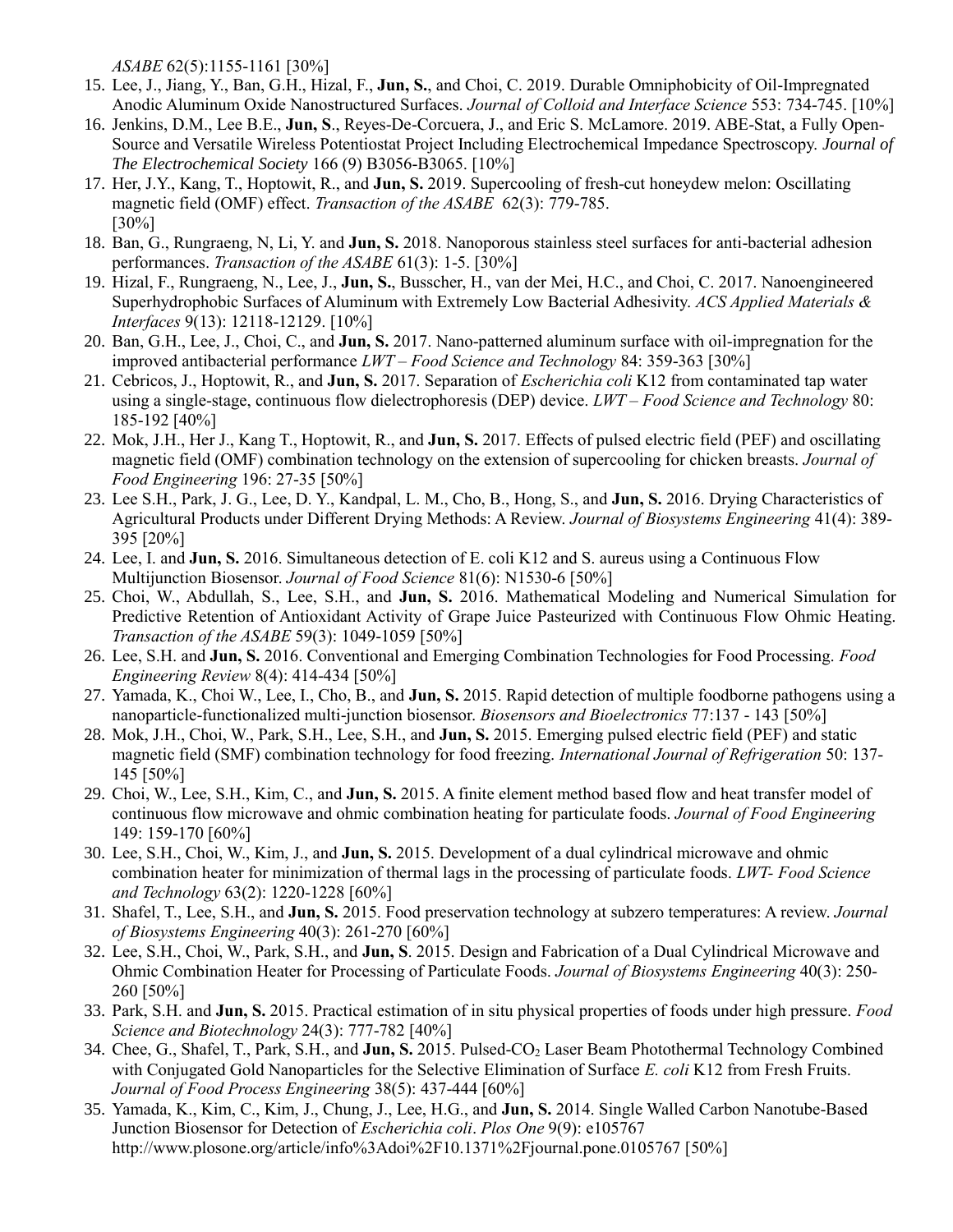- 36. Rungraeng, N., Yoon, S.H., and **Jun, S.** 2014. Development of a Self-Slippery Liquid-Infused Porous Surface (SLIPS) Coating Using Carbon Nanotube Composite for Repelling Food Debris and Microbial Biofilms. *Transactions in the ASABE* 58(3): 861-867 [60%]
- 37. Chee, G., Rungraeng, N., Han, J.H., and **Jun, S.** 2014. Electrochemical impedance spectroscopy as an alternative to determine dielectric constant of potatoes at various moisture contents. *Journal of Food Science* 79(2): E195- 201 [50%]
- 38. Yoon, S.H., Rungraeng, N., Song, W., and **Jun, S.** 2014. Superhydrophobic and superhydrophilic nanocomposite coatings for preventing bacterial adhesion on food contact surface. *Journal of Food Engineering* 131: 135-141 [50%]
- 39. Lee, S.H., Yamada, K., and **Jun, S.** 2013. Ultraviolet Radiation Assisted with Ohmic Current for Microbial Inactivation in Apple Juice. *Transactions of the ASABE* 56(3): 1085-1091 [60%]
- 40. Abdullah, S., Lee, S.H., Cho, I., Choi, W., and **Jun, S.** 2013. Pasteurization of Kava Juice using Novel Continuous Flow Microwave Heating Technique. *Food Science and Biotechnology* 22(4): 961-966 [50%]
- 41. Choi, W and **Jun, S.** 2013. Measurement of structural shrinkages of freeze dried chipping potatoes for crack modeling. *Food Science and Biotechnology* 22(4): 967-972 [70%]
- 42. Nguyen, L.T., Choi W., Lee, S.H., and **Jun, S.** 2013. Exploring the Heating Patterns of Multiphase Foods in a Continuous Flow, Simultaneous Microwave and Ohmic Combination Heater. *Journal of Food Engineering* 116(1): 65-71 [60%]
- 43. Lu, L. Chee, G., Yamada, K., and **Jun, S.** 2013. Electrochemical impedance spectroscopic technique with a functionalized microwire sensor for rapid detection of foodborne pathogens. *Biosensors and Bioelectronics* 42: 492-495 [60%]
- 44. Choi, W., **Jun, S.,** Nguyen, L.T., Rungraeng, N., Yi, H., Balasubramanian, S., Puri, V.M., and Lee, J. 2013. 3-D Milk Fouling Modeling of Plate Heat Exchangers with Different Surface Finishes using Computational Fluid Dynamics Codes. *Journal of Food Process Engineering* 36(4): 439-449 [30%]
- 45. Puligundla, P., Abdullah, S.A., Choi, W., **Jun, S.**, Oh, S., and Ko, S. 2013. Potentials of Microwave Heating Technology for Select Food Processing Applications - a Brief Overview and Update. Journal of Food Processing Technology 4: 278.
- 46. Lu, L. and **Jun, S.** 2012. Evaluation of a microwire sensor functionalized to detect Escherichia coli bacterial cells. *Biosensors and Bioelectronics* 36(1): 257-261 [70%]
- 47. Rungraeng, N., Cho, Y., Yoon, S., and **Jun, S.** 2012. Carbon nanotube-polytetrafluoroethylene nanocomposite coating for milk fouling reduction in plate heat exchanger. *Journal of Food Engineering* 111(2): 218-224 [60 %]
- 48. Choi, W., Nguyen, L.T., Lee, S.H., and **Jun, S.** 2011.A Microwave and Ohmic Combination Heater for Uniform Heating of Liquid-Particle Food Mixture. *Journal of Food Science* 76(9): E576–E585 [60%]
- 49. Kim, S., Lu, L., Chung, J., Lee, K.H., Li, Y., and **Jun, S.** 2011. A Microwire Sensor for Rapid Detection of *Escherichia coli* K-12 in Fresh Produce. *Innovative Food Science and Emerging Technologies* 12(4): 617-622 [60%]
- 50. Lee, S.H. and **Jun, S.** 2011. Enhancement of Sugar Release from Taro Waster using Ohmic Heating and Microwave Heating Techniques. *Transactions of the ASABE* 54(3): 1041-1047 [70%]
- 51. Cho, I.K., Kim, S.K., Khurana, H.K., Li, Q.X., and **Jun, S.** 2011. Quantification of Trans Fatty Acids Content in French Fries of Local Food Services using Attenuated Total Reflection-Fourier Transform Infrared Spectroscopy. Food Chemistry 125(3): 1121-1125 [60%]
- 52. Wang, J., Kim, S., Kim, K.H., Kim, Y., Li, Q.X., and **Jun, S.** 2010. Simple Quantitative analysis of *Escherichia coli* K-12 internalized in Baby Spinach using Fourier-Transform Infrared Spectroscopy. *International Journal of Food Microbiology* 144(1): 147-151 [50%]
- 53. Wang, J., Kliks, M.M., **Jun, S.**, and Li, Q.X. 2010. Residues of Organochlorine Pesticides in Honeys from Different Geographic Regions. *Food Research International* 43: 2329-2334 [20%]
- 54. Wang, J., Kliks, M., **Jun, S.**, and Li, Q.X. 2010. Residues of Polybrominated Diphenyl Ethers in Honeys from Different Geographic Regions. *Journal of Agricultural and Food Chemistry* 58(6): 3495-3501 [20%]
- 55. Wang, J., Qu, W.Y., **Jun, S.**, Bittenbender, H.C., and Li, Q.X. 2010. Rapid Determination of Six Kavalactones in Kava Root and Stem Samples using Fourier Transform Infrared Spectroscopy and Multivariate Analysis in Comparison with Gas Chromatography. *Analytical Methods* 2: 492-498 [30%]
- 56. Shim J.Y., Lee, S.H., and **Jun, S.** 2010. Modeling of Ohmic Heating Patterns of Multiphase Food Products using Computational Fluid Dynamics Codes. *Journal of Food Engineering* 99(2): 136-141 [70%]
- 57. Wang, J., Kliks, M., **Jun, S.**, Jackson, M., and Li, Q.X. 2010. Rapid Analysis of Glucose, Fructose, Sucrose, and Maltose in Honeys with Different Floral Sources and Geographical Regions using Fourier Transform Infrared Spectroscopy and Multivariate Analysis. *Journal of Food Science* 75(2): C208-214 [40%]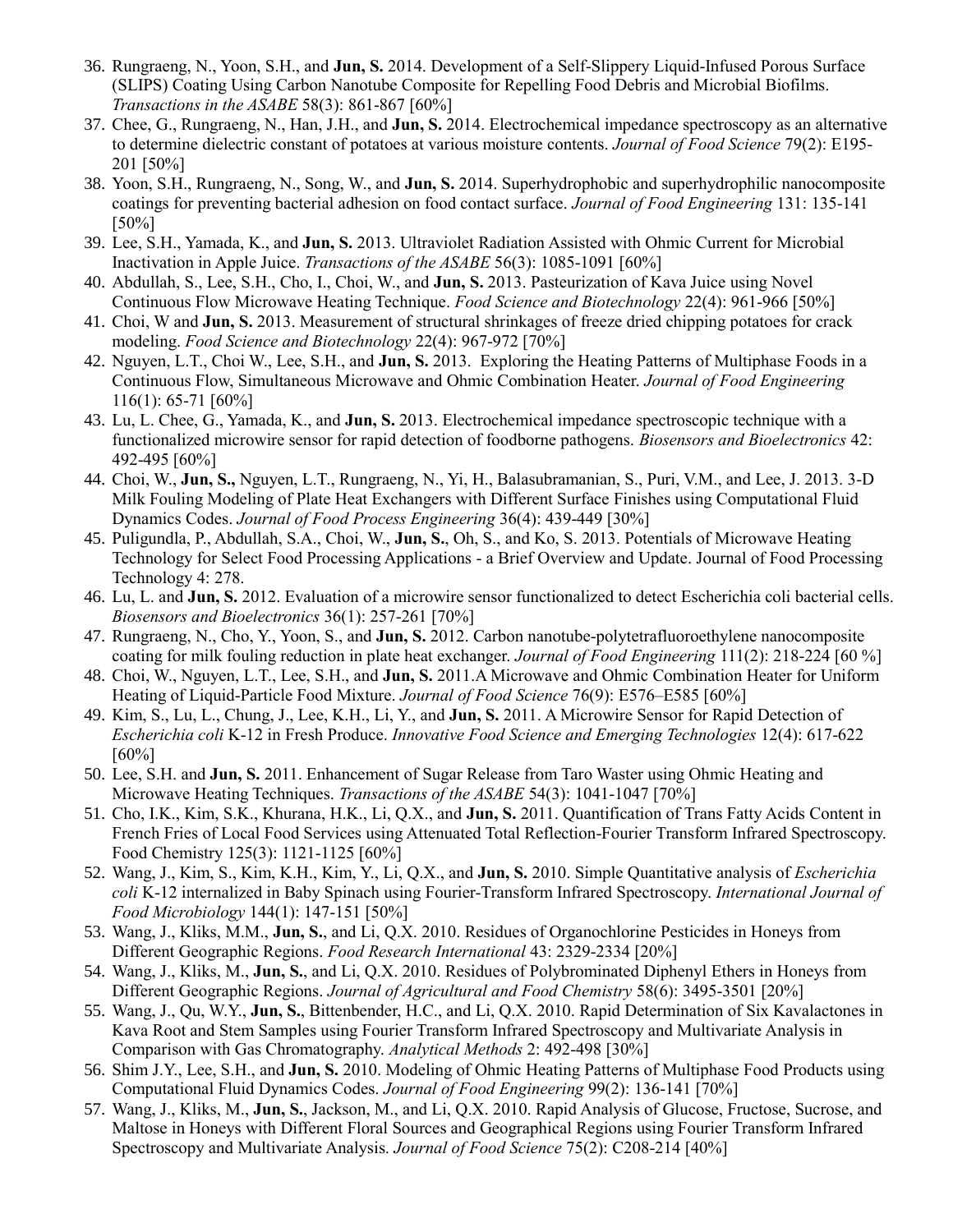- 58. Sastry, S.K., **Jun, S.**, Somavat, R., Samaranayake, C., Yousef, A., and Pandita, R.B. 2009. Heating and Sterilization Technology for Long-duration Space Missions Transport Processes in a Reusable Package, Interdisciplinary Transport Phenomena: *Ann. N.Y. Acad. Sci.* 1161: 562–569 [20%]
- 59. Wang, J., Kliks, M., Qu, W., **Jun, S.**, Shi, G., and Li, Q.X. 2009. Rapid Determination of the Geographical Origin of Honey based on Protein Fingerprinting and Barcoding Using MALDI TOF MS. *Journal of Agricultural and Food Chemistry* 57: 10081-10088 [25%]
- 60. Wang, J., **Jun, S.**, and Li, Q.X. 2009. Rapid Analysis of Melamine Content in Powdered and Liquid Milk using Fourier Transform Infrared Spectroscopy. *Food Science and Biotechnology* 18(5): 1199-1203 [60%]
- 61. Wang, J., **Jun, S.**, Bittenbender, H.C., Gautz, L., and Li, Q.X. 2009. Fourier Transform Infrared Spectroscopy for Kona Coffee Authentication. *Journal of Food Science* 74(5): C385-C391 [60%]
- 62. Krishnamurthy, K., **Jun, S.**, Irudayaraj, J., and Demirci, A. 2008. Efficacy of Infrared Heat Treatment for Inactivation of *Staphylococcus aureus* in Milk. *Journal of Food Process Engineering* 31(6): 798-816 [40%]
- 63. Khurana, H.K., **Jun, S.**, Cho, I.K., and Li, Q.X. 2008. Rapid Determination of Sugars in Commercial Fruit Yogurts and Yogurt Drinks using Fourier Transform Infrared Spectroscopy and Multivariate Analysis. *Applied Agriculture in Engineering* 24(5): 631-636 [60%]
- 64. Khurana, H.K., Shim, J.Y., **Jun, S.**, Cho, I.K., and Li, Q.X. 2008. Attenuated Total Reflectance Fourier Transform Infrared Spectroscopy coupled with Multivariate Analysis for Measurement of Acesulfame-K in Diet Foods. *Journal of Food Science* 73(5): c426-c431 [60%]
- 65. Khurana, H.K., Cho, I.K., **Jun, S.**, Shim, J.Y., and Li, Q.X. 2008.Application of Multi Bounce Attenuated Total Reflectance Fourier Transform Infrared Spectroscopy and Chemometrics for Rapid Determination of Aspartame in Soft Drinks. *Journal of Agriculture and Food Chemistry* 56:778-789 [70%]
- 66. Krishnamurthy, K., Khurana, H.K., **Jun, S**., Irudayaraj, J., and Demirci, A. 2008. Infrared Heating in Food Processing: An Overview. Comprehensive Reviews in Food Science and Food Safety 7(1):2-13 [60%]
- 67. **Jun, S.**, Sastry, S.K., and Samaranayake, C. 2007.Migration of Electrode Components during Ohmic Heating of Foods in Retort Pouches. *Innovative Food Science and Emerging Technologies* 8(2): 237-243 [80%]
- 68. **Jun, S.** and Sastry, S.K. 2007. Reusable Pouch Development for Long Term Space Mission: 3D Ohmic Model for Verification of Sterility Efficacy. *Journal of Food Engineering* 80(4): 1199-1205 [80%]
- 69. **Jun, S.** and Puri, V.M. 2006. A 2D Dynamic Model for Fouling Performance of Plate Heat Exchangers. *Journal of Food Engineering* 75:364-374 [80%]
- 70. **Jun, S.,** Puri, V.M. and Chun J.K. 2006. Potential Milk Fouling Area in Plate Heat Exchangers. *Food Engineering Progress* 10(1): 6-13 [80%]
- 71. **Jun, S.** and Sastry, S.K. 2005. Modeling and Optimizing of Pulsed Ohmic Heating of Foods inside the Flexible Package. *Journal of Food Process Engineering* 28: 417-436 [80%]
- 72. **Jun, S.** and Puri, V.M. 2005. 3D Fouling Model of Plate Heat Exchangers using Computational Fluid Dynamics. *International Journal of Dairy Technology* 58(4):214-224 [80%]
- 73. **Jun, S.** and Puri, V.M. 2005. Fouling Model for Heat Exchangers in Food Processing: A Review. *Journal of Food Process Engineering* 28: 1-34 [80%]
- 74. **Jun, S.** and Puri, V.M. 2004. Development of Interactive Computational Model of Temperature and Moisture Distributions of Microwaved Foods. *Applied Engineering in Agriculture* 20(5): 677-682 [80%]
- 75. **Jun, S.** and Irudayaraj, J. 2004. Explore the Mechanism of Selective Infrared Heating on Disinfection of Fungal Spores. *Applied Engineering in Agriculture* 20(4): 481-485 [80%]
- 76. **Jun, S.**, Puri, V.M., and Roberts, R.F. 2003. A Dynamic Model for Thermal Performance of Plate Heat Exchangers. *Transactions of the ASAE* 47(1): 213-222 [70%]
- 77. **Jun, S.** and Irudayaraj, J. 2003. Selective Far Infrared Heating System Design and Evaluation (Part I). *Journal of Drying Technology* 21(1):51-67 [80%]
- 78. **Jun, S.** and Irudayaraj, J. 2003. Selective Far Infrared Heating Spectral Manipulation (Part II). *Journal of Drying Technology* 21(1):69-82 [80%]
- 79. **Jun, S.** and Irudayaraj, J. 2003. A Dynamic Fungal Inactivation Approach using Selective Infrared Heating. *Transactions of the ASAE* 46(5):1407-1412 [80%]
- 80. **Jun, S.**, Irudarayaj, J., Demirci, A., and Geiser, D. 2003. Pulsed UV-light Treatment of Corn meal for Inactivation of *Aspergillus niger* Spores. *International Journal of Food Science and Technology* 38:1-6 [70%]
- 81. Ranjan, R., Irudayaraj, J., and **Jun, S.** 2002. Simulation of Infrared Drying Process. *Journal of Drying Technology* 20(2):363-379 [30%]
- 82. Ranjan, R., Irudayaraj, J., and **Jun, S.** 2002. Simulation of Three-Dimensional Infrared Drying using a set of Three-coupled Equations by the Control Volume method. *Transactions of the ASAE* 45(5): 1661-1668 [30%]
- 83. Ranjan, R., Irudayaraj, J., and **Jun, S.** 2001. A Three-Dimensional Control Volume Approach to Modeling Heat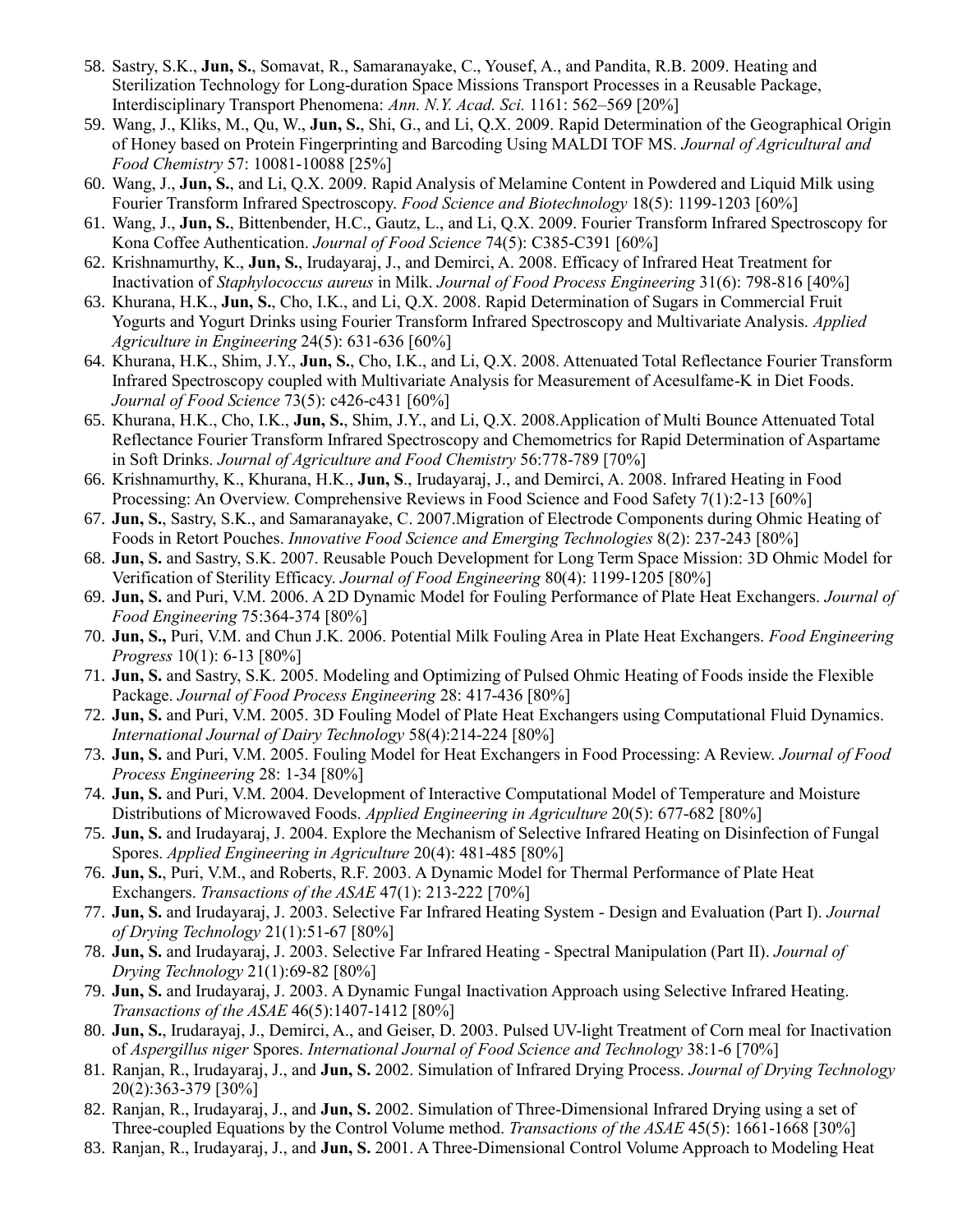and Mass Transfer in Foods Materials. *Transactions of the ASAE* 44(6): 1975-1982 [30%]

- 84. **Jun, S.** and Chun J.K. 1998. Design of U-column Microwave-Assisted Extraction System and its Application to Pigment Extraction from Food. *Food and Bioproducts Processing* 76 (C4): 231-236 [80%]
- 85. **Jun, S.**, Moon, T.W., and Chun, J.K. 1998. Flow Characteristics in Packed bed of Cape Jasmine powders in Ucolumn Microwave Assisted Extraction System. *Food Engineering Progress* 2(1): 55-62 [70%]

## *Other Publications*

1. **Jun, S.,** Cox, L.J., and Huang, A. 2006. Using the flexible retort pouch to add value to agricultural products. Cooperative Extension Service, CTAHR, University of Hawaii at Manoa, Food Safety and Technology, FST-18, 6 pp. June.

# *Patents*

- 1. **U.S. Patent** No. 9,259,121, Ohmic Heating Packet. Awarded on February 16, 2016
- 2. Provisional 61829994, Hybrid microwave and ohmic combination technology for thermal uniformity of particulate foods. Provisional patent application filed on May 31, 2013
- 3. **U.S. Patent** No. 10,111,452, Method of Supercooling Perishable Materials. Awarded on October 30, 2018
- 4. **Japan Patent** No. JP6545171B2 Supercooling method of perishable material, Awarded on July 17, 2019
- 5. **Korea Patent** No. KR102025978B1 Method of supercooling perishable materials, Awarded on September 26, 2019

# **Leadership Roles**

## **Engagement/Technology transfer/Service**

*Industrial Interactions*

- 1. Nomadics, Inc. (Oklahoma City, OK) 2008
	- *E. coli* quantification using the surface plasmon resonance (SPR) biosensor
	- Research equipment evaluation
- 2. Hawaiian Host, Inc. 2007 Present
	- Field trips for FSHN 411 and 460
- 3. Hanalei Taro & Juice Co. 2008 Present
	- Taro skin wastes for Bioethanol production
- 4. NanoFacture, Inc. (Ann Arbor, MI) 2008
	- Design of nanowire sensor for microbial detection
- 5. Nanolab, Inc. (Newton, MA) 2007
	- Development of carbon nanotube coating technique
- 6. Reichert, Inc. (Depew, NY) 2007
	- Biosensor development
- 7. OmegaPiezo Technologies, Inc. (State College, PA) 2007
- Design of SPR biosensor with carbon nanotube platform
- 8. Sensient Flavors LLC (Indianapolis, IN) 2010
	- Tropical flavor development
- 9. CJ CheilJedang Corporation (Seoul, South Korea) 2010 Present - Ohmic heating
- 10. LG Electronics (Seoul, South Korea) 2012 Present
	- Food freezing and supercooling
- 11. Samsung Electronics (Seoul, South Korea) 2014 Present
	- Food freezing and supercooling
- 12. Oceanit (Honolulu) 2010 Present
	- Multi-microwire biosensors
- 13. Haier Electronics (Qingdao, China) 2017 Present
	- Food freezing and supercooling

*Journal Review (~10 review requests per year)*

- 1. Food and Bioprocess Technology
- 2. Colloids and Surfaces B: Biointerfaces
- 3. Journal of Agricultural and Food Chemistry
- 4. Journal of Food Engineering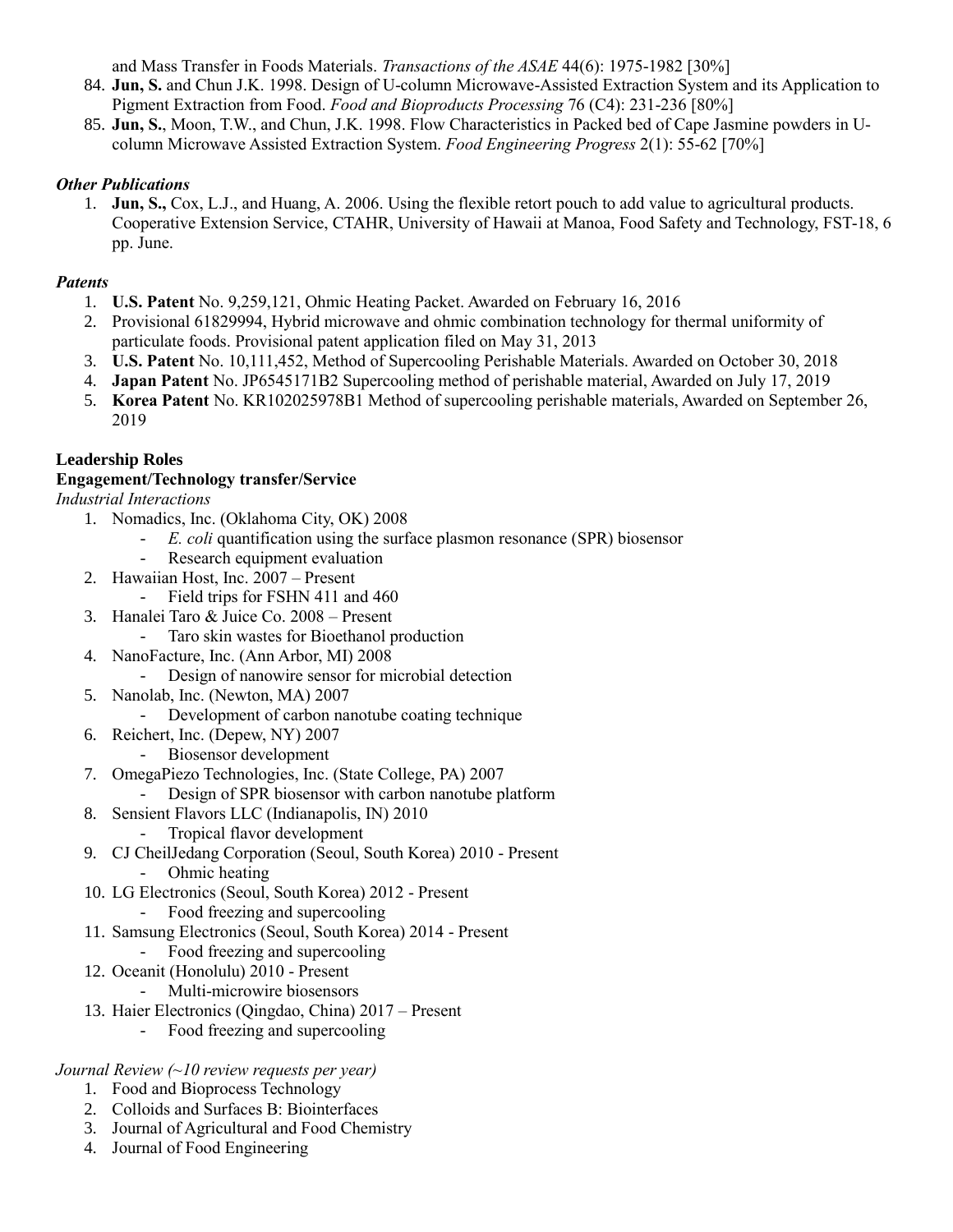- 5. Appetite
- 6. Journal of Food Process Engineering
- 7. International Journal of Food Science and Technology
- 8. Food Science and Biotechnology
- 9. Journal of Food Science
- 10. Innovative Food Science and Emerging Technologies
- 11. Food Chemistry
- 12. Biosensor and Bioelectronics
- 13. International Journal of Biological Macromolecules
- 14. International Journal of Agricultural and Biological Engineering

### *Services to the Department*

- 1. Graduate Chair on Food Science Graduate Program (2020 Present)
- 2. Chair on HNFAS Curriculum Committee (2020 Present)
- 3. Interim Department Chair (2018- 2019)
- 4. Chair on HNFAS Curriculum Committee (2016 2018)
- 5. Search committee chair for HNFAS assistant professor position (Food Scientist) (2017)
- 6. Acting Chairs (3-4 times annually)
- 7. Food Science Undergraduate Option Advisor (2012 Present)
- 8. FSHN Curriculum Committee (2010 2017)
- 9. Intercollege Nutrition PhD Executive Committee (2014)
- 10. FSHN Council Advisor (2006 Present)
- 11. Departmental Promotion Committee (2014 Present)
- 12. Development of 3+2 program between Hunan Agricultural University (HAU) in China and UHM (2015)
- 13. Establishment of a new Culinology program (2015)
- 14. Departmental instruction committee (2008 2017)
- 15. HNFAS Policies and Procedure committee (2006)
- 16. Volunteered nameplate project (2006)
- 17. Departmental coordinator for Aloha United Way (AUW) (2007 -2010)
- 18. Freeze dryer replacement project (2006 -2007)

### *Services to the College*

- 1. CTHAR Senate Research Committee (2020 Present)
- 2. Search committee for Associate Dean for Research, CTAHR (2018)
- 3. Teaching exchanging program with Hunan Agricultural University (May  $16 27$ , 2016)
- 4. Panel for 2015 CTAHR New Faculty Orientation (August 18, 2015)
- 5. CTAHR Scholarship Selection Committee (2013- Present)
- 6. MOU with other institutions
	- College of Agriculture and Life Science, Chungnam National University, Korea, 2015
	- College of Human Ecology, Hanyang University, Korea, 2014
	- College of Life Sciences, Sejong University, Korea, 2014
	- Korea Food Research Institute, Korea, 2011
- 7. Planning committee for CTAHR/COE Student Research Symposium (2014- Present)
- 8. CTAHR Lab tours
	- For legislators and UH Regents in 2015
	- For Richard Lim and Karl Fooks (Department of Business, Economic Development & Tourism (DBEDT)) in 2013
	- For DBEDT, Office of State Planning, and Hawaii Department of Agriculture (HDOA) in 2012
- 9. Judge on CTAHR Student Research Symposium (2007 Present)
- 10. UH Business Plan Competition (Won the 2nd place) (2015)
- 11. Science Symposium for Girls in Grades 5 -8 (2015)
- 12. Member of the CTAHR instruction committee (2007-2009)

### *Services to the University*

1. Manoa Faculty Senate (2015 - 2016)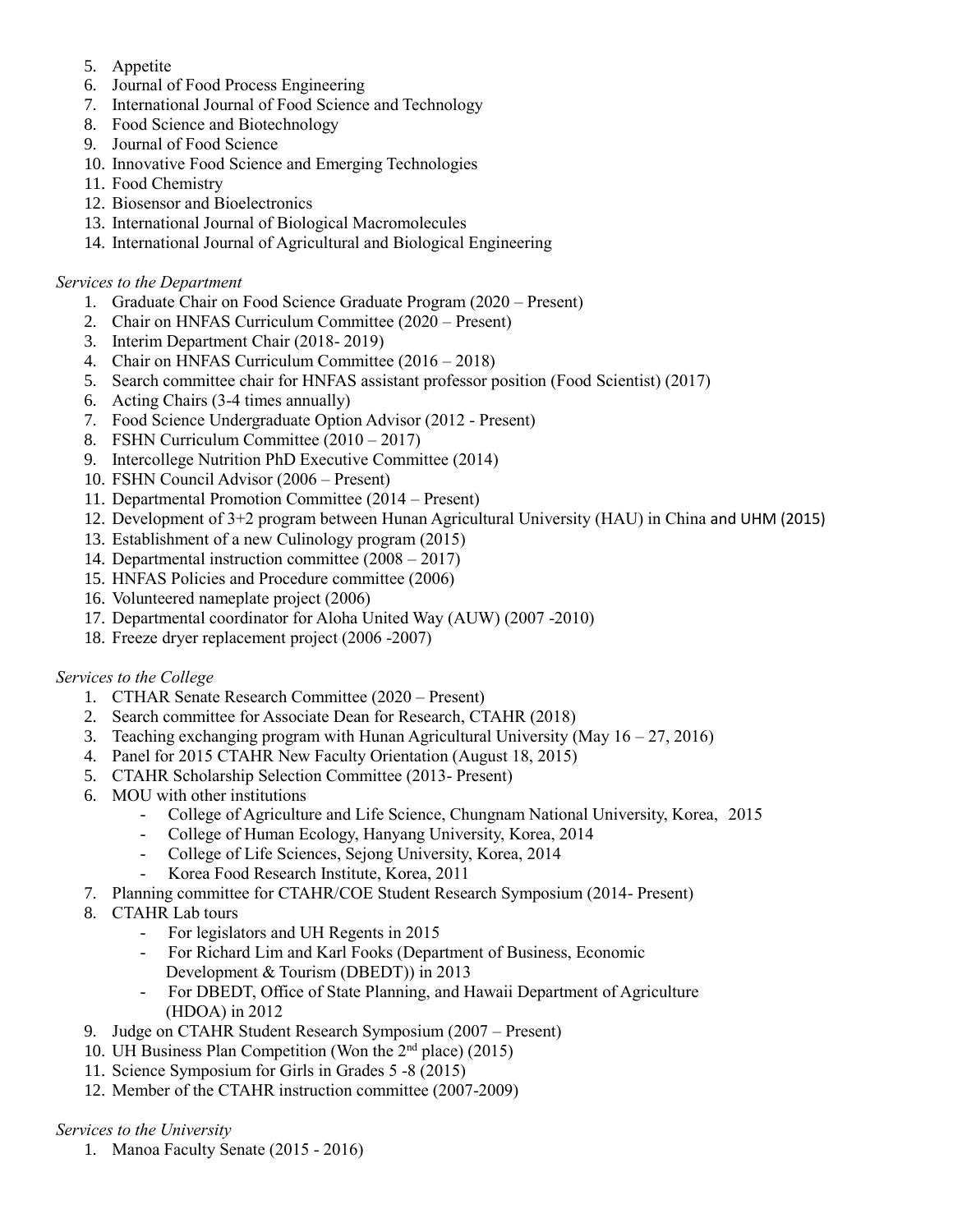- Committee on Athletics (2015)
- Committee on Academic Policy and Planning (2016)
- 2. XLR8UH Proof of Concept Center (2015)
- 3. Summer Study Abroad Program (Lillle, France, 2016 and 2017)
- 4. UH-AUW charity softball tournament (September 29, 2006)

## *Services to the Community*

- 1. Founder of JUN INNOVATIONS INC (2014 Present)
- 2. Counselor, Development of Maui Food Innovation Center (2012)
- 3. Participated in SBIR projects with farmers and food manufacturers (Hawaii Fish Company, Hoku Products Pacific, and Frank's nursery)
- 4. Worked with Hawaiian Host (Product development and sensory testing, 2009)
- 5. Worked with Kona coffee farmer association (Authentication of pure Kona coffee)
- 6. Worked with Big Island Abalone (Retort pouch study to enhance the shelf life of abalone)

## *Services to the Professional Societies*

- 1. A host of NC 1023 annual meeting, Honolulu, HI (2011)
- 2. Elected member-at-large, Food Engineering Division, IFT (2011- 2012)
- 3. Secretary of the Hawaii Section of IFT (HIFT, 2009 Present)
- 4. Korean-American Food Technologists Association (KAFTA)
	- Vice-president  $(2009 2010)$
	- President (2011)
- 5. Korean Faculty Association in University of Hawaii (KFAUH)
	- Secretary (2010 2014)
	- President (2014 Present)
- 6. Judge for Hawaii State Science & Engineering Fair  $(2008 -$  Present)
- 7. Editorships
	- Journal of Food Science and Biotechnology (2006 Present)
	- Food Engineering Progress (2006 Present)
	- International Journal of Agricultural and Biological Engineering (2012 Present)
- 8. NC1023, Multistate project meeting
	- Secretary (2013)
	- Vice Chair (2014)
	- Chair (2015)
- 9. Organizer of USDA NIFA/AFRI Project Director's Meeting: Function and Efficacy of Nutrients, Bioactive Components of Foods, Improved Processing Technologies, Improving Food Quality and Value, and Reducing Food Allergies by Improving Food Quality, Chicago (2015) and Las Vegas (2017)

# **Research Grants**

### *Grants Funded*

- 1. 2021, USDA/NIFA, AFRI, Electric and magnetic field-based supercooling technology to ensure the freshness in the food supply chain, **Primary Investigator (PI): Soojin Jun**, Co-PIs: Kacie Ho and Yong Li, Amount: **\$481,960**, Duration: 01/21 – 12/23
- 2. 2018, USDA-ARS NACA Post Harvest Technology and Nutrition Studies for Hawaii Specialty Crops and Fruits, Develop Novel Processing Technologies, **Primary Investigator (PI): Soojin Jun**, Amount: **\$90,303**, Duration: 09/18 – 08/22
- 3. 2018, CTAHR Supplement Funds, Long-term Fresh Preservation of Highly Perishable Foods (Tropical Fruits and Fish) using the Supercooling Technology, **Primary Investigator (PI): Soojin Jun**, Amount: **\$80,000**, Duration: 10/18 – 09/20
- 4. 2016, CTAHR Supplement Funds, Rapid and Multiplexed Detection of Foodborne Pathogens Using an Electrochemical Immunosensor Modified with Single-walled Carbon Nanotubes, **Primary Investigator (PI): Soojin Jun**, Amount: **\$63,000**, Duration: 10/16 – 09/18
- 5. 2015, USDA/NIFA, AFRI, Prevention of Microbial Adhesion in Food Processing Environment using Multifunctional Nanopillared Surfaces, **Primary Investigator (PI): Soojin Jun**, Co-PIs: Chang-Hwan Choi and Yong Li, Amount: **\$499,516**, Duration: 01/15 – 12/17
- 6. 2014, CTAHR Supplement Funds, Multistage dielectrophoresis (DEP) for macro-scale bacterial cell separation in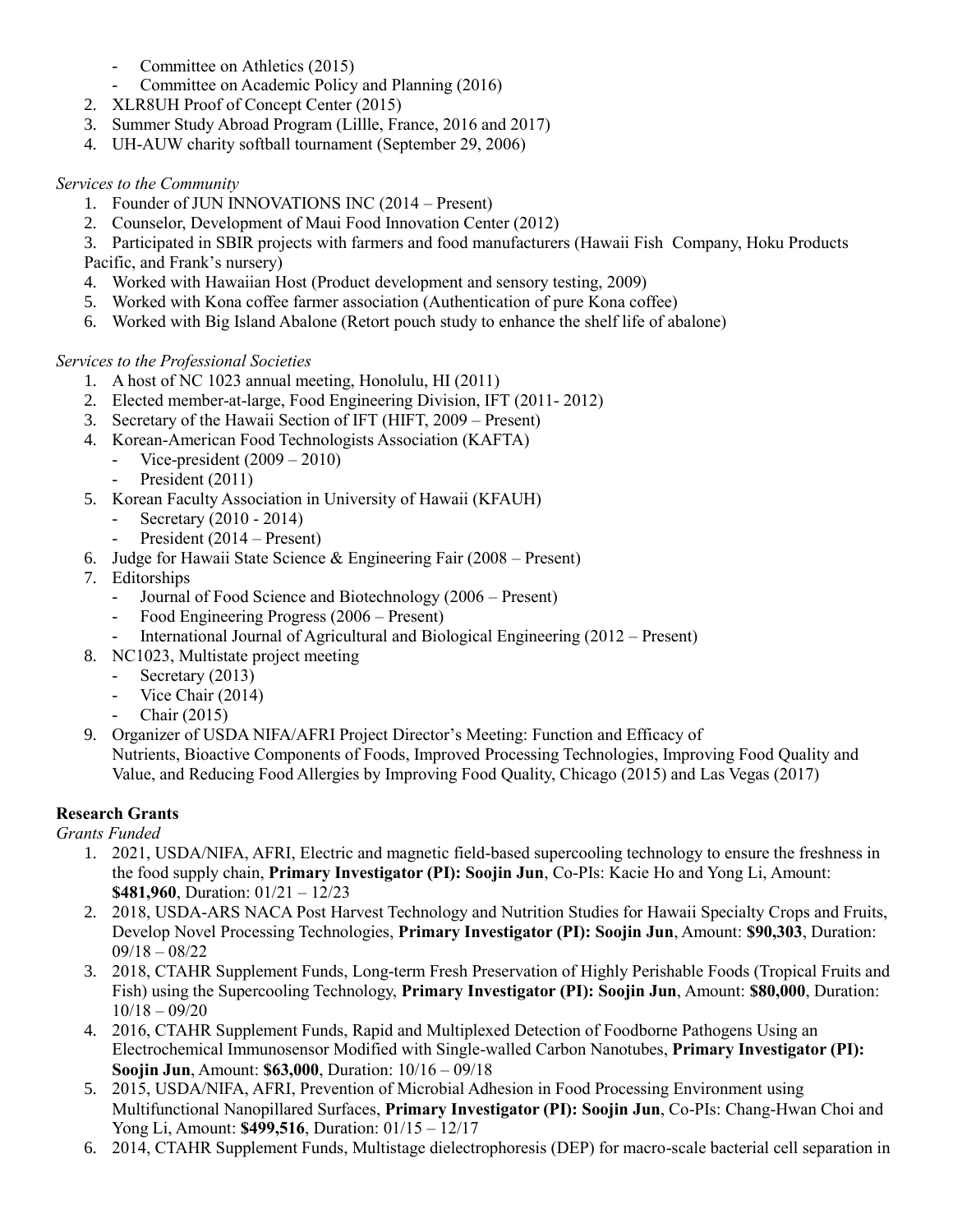drinking water, **Primary Investigator (PI): Soojin Jun**, Co-PI: Yong Li, Amount: **\$57,110**, Duration: 09/14 – 08/16

- 7. 2014, Buster Co. South Korea, Investigation and Development of Globalized Functional Wellness Food Products to be Value-added, Based on Tropical Fruits and Plants, **Primary Investigator (PI): Soojin Jun**, Amount: **\$20,466**, 2 years
- 8. 2013, USDA/NIFA, AFRI, Novel Freezing Technique using Combined Pulsed Electric and Magnetic Fields to Maintain the Qualities of Fresh Fruits and Vegetables, **Primary Investigator (PI): Soojin Jun**, Co-PI: Peter Berkelman, Amount: **\$475,370**, Duration: 12/13 – 11/16
- 9. 2013, CTAHR Supplement Funds, Pulsed laser beam photothermal technology for selective elimination of foodborne pathogens from fresh fruits and liquid foods using conjugated gold nanoparticles, **Primary Investigator (PI): Soojin Jun**, Co-PI: Yong Li, Amount: **\$44,000**, Duration: 01/13 – 08/14
- 10. 2013, CTAHR Research Instrumentation Award, Nanofabrication for Bio-Nano Sensing and Anti-Biofilm Surface Coating, **Primary Investigator (PI): Soojin Jun**, Amount: **\$40,000** Purpose: To purchase nano research associated equipment including Chemical Vapor Deposition (CVD) and Atomic Force Microscopy (AFM)
- 11. 2012, Korea Food Research Institute, High wear and biofouling resistant nanoparticle-polymer composite coating for food processing, **Primary Investigator (PI): Soojin Jun**, Amount: **\$100,000**, Duration: 2/12 – 8/14
- 12. 2011, CTAHR Catalyst Funds, Aligned Carbon Nanotubes for Biosensing of Foodborne Pathogens in Foods, **Primary Investigator (PI): Soojin Jun**, Co-PI: Yong Li, Amount: **\$135,000**, Duration: 04/11 – 08/13
- 13. 2011, CTAHR Research/Extension Supplemental Funds, Detection of *E. coli* 0157:H7 using a Nanoneedle Probe Biosensor, **Primary Investigator (PI): Soojin Jun**, Amount: **\$24,000**, Duration: 01/11 – 09/12
- 14. 2009, USDA-AFRI, Development of Combined Continuous-Flow Microwave and Pulsed Ohmic Heating Technologies for Rapid and Uniform Heating of Multiphase Foods, **Primary Investigator (PI): Soojin Jun**, Co-PI: Olga Boric Lubecke, Amount: **\$374,798**, Duration: 09/09 – 08/12
- 15. 2009, USDA, T-STAR, Innovative Nanoparticulate Surface Coating Technology to Minimize Fouling and Electrochemical Reactions during Tropical Juice Pasteurization, **Primary Investigator (PI): Soojin Jun**, Amount: **\$124,696**, Duration: 09/09 – 08/11
- 16. 2008, USDA-Formula, Detection of *E. coli* O157:H7 using a Nanoneedle Probe Biosensor, **Primary Investigator (PI): Soojin Jun**, Co-PIs: Yong Li and Daniel Jenkins, Amount: **\$60,000**, Duration: 10/08 – 09/11
- 17. 2008, USDA-ARS, Pasteurization of Kava Juice using a Novel Continuous Flow Dual Magnetron Microwave System, **Primary Investigator (PI): Soojin Jun**, Co-PI: Yong Li, Amount: **\$67,484,** Duration: 09/08 – 08/10
- 18. 2007, Research Relations Fund Award, University Research Council, Test the Feasibility of Aligned Carbon Nanotube (ACNT) Arrays for Surface Plasmon Resonance (SPR) Immunosensor, **Primary Investigator (PI): Soojin Jun**, Amount: **\$5,000**, Duration: 01/08 – 01/09
- 19. 2007, University Research Council, Faculty Travel Fund Award, **Soojin Jun**, Amount: **\$800** Purpose: Support my trip to attend the annual meeting of Institute of Food Technologists (IFT) in Chicago, IL, 07/27/07 – 08/01/07
- 20. 2006, Research Relations Fund Award, University Research Council, Innovative Hydrophobic Surface Treatment Technology for Food Processing, **Primary Investigator (PI): Soojin Jun**, Amount: **\$5,000**, Duration: 05/06 – 05/07
- 21. 2006, Hatch Project, Nanoscale Surface Coating Study to Minimize Electrochemical Reaction and Fouling Occurrence during Food Processing, **Primary Investigator (PI): Soojin Jun**, Amount: **\$18,672**, Duration: 10/06  $-09/11$
- 22. 2006, University Research Council, Faculty Travel Fund Award, **Soojin Jun**, Amount: **\$1,600**

# *Other Grants*

- 1. 2021, JUN INNOVATIONS INC: High Technology Development Corp. HSBIR Matching Fund (Phase I), **\$25,000,** 07/2021 – 02/2022.
- 2. 2021, JUN INNOVATIONS INC: USDA Small Business Innovation Research (SBIR) Phase I, Enhanced Bacterial Viability of Freeze-dried Probiotics using the Supercooling Pretreatment**, \$100,000**, 07/01/21 – 02/28/22.
- 3. 2020, JUN INNOVATIONS INC: R&D contractual agreement with LG Electronics, Supercooling preservation of food materials using pulsed electric and oscillating magnetic fields, **\$99,000**, 01/01/20 – 12/31/20.
- 4. 2017, JUN INNOVATIONS INC: USDA Small Business Innovation Research (SBIR) Phase II, Commercialized Supercooling Technology for Subzero Nonfreezing Preservation of Fresh Foods**, \$596,592**, 09/01/17 – 08/31/19.
- 5. 2018 JUN INNOVATIONS INC: High Technology Development Corp. HSBIR Matching Fund (Phase II),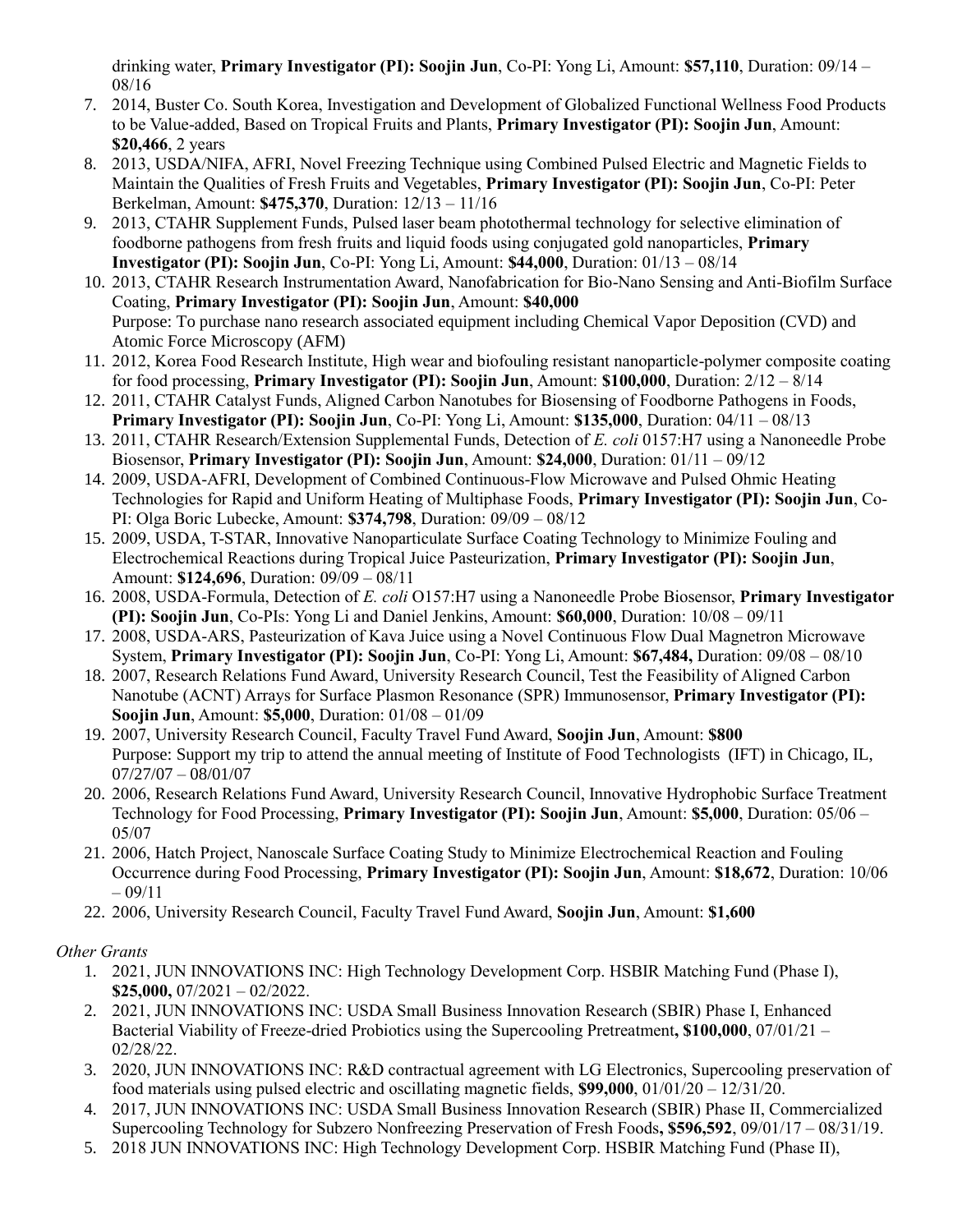**\$100,107,** 03/2018 – 08/2019

- 6. 2016, JUN INNOVATIONS INC: USDA Small Business Innovation Research (SBIR) Phase I, Design of a Supercooling Device for Extended Shelf Life of Perishable Foods**, \$99,468**, 08/15/16 – 05/31/17.
- 7. 2016 JUN INNOVATIONS INC: High Technology Development Corp. HSBIR Matching Fund (Phase I), **\$49,700,** 02/2017 – 05/2017
- 8. 2015, JUN INNOVATIONS LLC (**Founded by Soojin Jun**): one of 2015 cohorts of XLR8UH, a major commitment to transform the university's world-class research and talent into viable products and businesses (Phase I, **\$25,000**).
- 9. 2015, PepsiCo, Measurements of dielectric properties of ivory soap and marshmallow at different temperature ranges, **\$16,000**, 2 service
- 10. 2014, PepsiCo, Measurements of dielectric properties of salt samples at different temperature ranges, **\$2,000**, 1 service
- 11. 2010, USDA-SBIR, Phase I, Innovative Marking of Hawaiian Pongee, Primary Investigator (PI): Ronald Weidenbach, **Consultant: Soojin Jun**, Total amount: **\$90,000**, Duration: 09/10 – 03/11
- 12. 2007, Industrial Fund (Grove Farm), Optimization of Processing Techniques for Taro Products in a Production Scale, **Primary Investigator (PI): Soojin Jun**, Amount: **\$21,320**, Duration: 10/07 – 02/08
- 13. 2007, Multistate Project (NC1023), Improvement of thermal and alternative processes for foods, Primary Investigator (PI): Soojin, Amount: **\$40,000**, Duration: 10/05 – 09/10

# **Conferences**

*Conference Abstracts* 

- 1. **Jun, S.** 2020. Exploration of combined electric and magnetic field emissions for supercooling preservation of perishable food materials. ICCC 2020 – International IIR Cold Chain Conference, Nantes, France, April 26-28.
- 2. **Jun, S.** 2019. Study of Subzero Chilling Protocols for Extended Freshness and Shelf Life of Food Materials. 2019 Agricultural Biotechnology Symposium, Engineering Innovations for Food Processing and Materials, Seoul National University, Korea, November 1.
- 3. **Jun, S.** 2019. Supercooling Technology for Extended Shelf Life of Perishable Foods, 2019 KFN International Symposium and Annual Meeting, International Convention Center Jeju (ICC Jeju), Jeju, South Korea, October 23 -25.
- 4. **Jun, S.** 2019. Supercooling Technology for Extended Shelf Life of Perishable Foods, Advances in Food Process Engineering, ICEF13 - 13th International Congress on Engineering and Food, September 23-26, Melbourne, Australia
- 5. Lee, B. and **Jun, S**. 2019. Microfluidic-based dielectrophoretically trapped electrochemical immunosensor for the detection of bacteriophage MS2 as a foodborne virus surrogate. Institute of Food Technologists, June 2-5, New Orleans, LA (Second place at Division Student Competition)
- 6. Kang, T., Hoptowit, R., You, Y., Chen, J., Francis, S., and **Jun, S.** 2019. Effect of an external magnetic field on supercooling of water and its application for food preservation. Institute of Food Technologists, June 2-5, New Orleans, LA
- 7. Francis, S. and **Jun, S.** 2019. Optimization of Magnetic Field in a Solenoid Using "Electromagnetic Works" (EMW) Finite Element Analysis (FEA). Institute of Food Technologists, June 2-5, New Orleans, LA
- 8. **Jun, S.** 2018. Nano-engineered stainless steel surface to prevent biofilm formation of foodborne pathogens. Conference of Food Engineering (CoFE), September 9-12, Minneapolis, MN
- 9. **Jun, S.** and Kang, T. 2018. Effect of electric and magnetic field on supercooling of beef steaks with different fat level. Conference of Food Engineering (CoFE), September 9-12, Minneapolis, MN
- 10. Chun, C., and **Jun, S.** 2018. Removal of *Escherichia coli* K12 from contaminated tap water using a single-stage dielectrophoresis (DEP) device filled with glass beads. Institute of Food Technologists, Chicago, IL (First place at Division Student Competition)
- 11. Kang, T., Hoptowit, R., Francis, S., and **Jun, S.** 2018. Exploration of electric and magnetic field emissions for supercooling preservation of beef with diverse fat/lean compositions. Institute of Food Technologists, Chicago, IL
- 12. **Jun, S.** 2018. Nano-engineered surfaces guard against biofouling. Institute of Food Technologists, Chicago, IL
- 13. Lee, B.E., Lee, I., **Jun, S.** 2018. A portable electrochemical impedance bioaffinity sensor with applied turbulent flow for on-site detection of food pathogens. Institute of Food Technologists, Chicago, IL (Second place at Division Student Competition)
- 14. Lee, I. and **Jun, S.** 2018. Flow-based dielectrophoretic biosensor for rapid and sensitive detection of bacteriophase MS2 as a foodborne virus surrogate. Institute of Food Technologists, Chicago, IL
- 15. Ban, G., Li. Y., and **Jun, S.** 2017. Fabrication of nano-engineered stainless steel to prevent biofilm formation of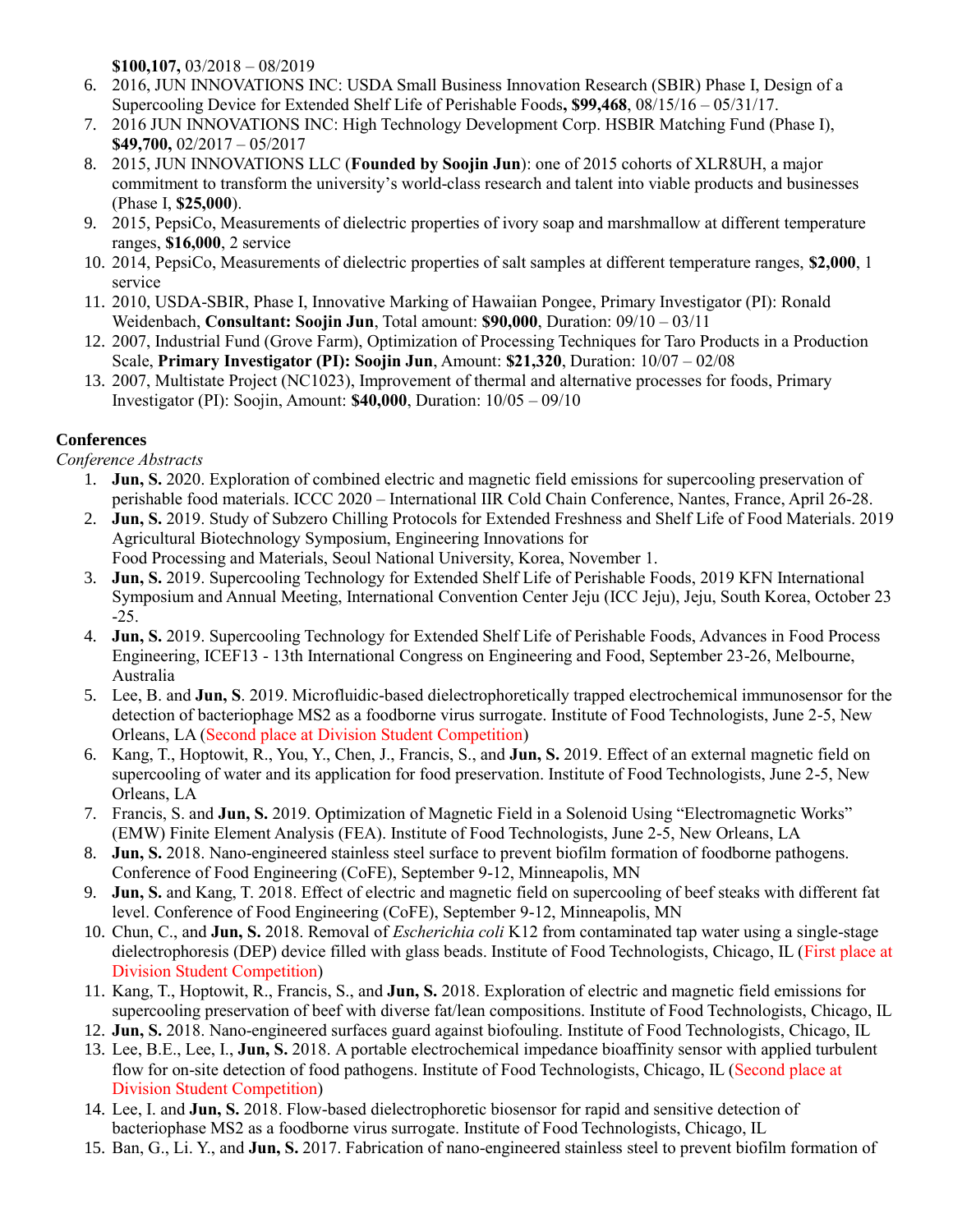foodborne pathogens, International Association for Food Protection, July 9-12, Tampa, FL

- 16. Her, J., Kang, T., and **Jun, S.** 2017. Supercooling of fresh-cut honeydew melon: Effect of oscillating magnetic field (OMF). Institute of Food Technologists, Las Vegas, NV.
- 17. Hoptowit, R. and **Jun, S.** 2017. Design and fabrication of a microcontroller based supercooling control unit for use in food preservation. Institute of Food Technologists, Las Vegas, NV.
- 18. Kang, T., Hoptowit, R., and **Jun, S.** 2017. Investigation of the effect of oscillating magnetic field on fresh-cut pineapple and agar gel as a model food during supercooling preservation. Institute of Food Technologists, Las Vegas, NV.
- 19. **Jun, S.** 2016. Nano-engineered surfaces for prevention of biofilm and bacterial adhesion. Conference of Food Engineering (CoFE), September 12-14, Columbus, OH
- 20. **Jun, S.** 2016. Computational Modeling for Thermal Pattern and Lethality of Multiphase Foods in a Dual Cylindrical Microwave and Ohmic Combination Heater. Conference of Food Engineering (CoFE), September 12- 14, Columbus, OH
- 21. **Jun, S.**, Li, Y., Choi, C., and Her, J. 2016. Nano-engineered Sanitation Surfaces for Prevention of Bacterial Adhesion (ID# 12084) at IAFP 2016, July 31-August 3, 2016 in St. Louis, Missouri
- 22. Her, J., Hoptowit, R., Kang, T., and **Jun, S.** 2016. Supercooling of perishable foods for extended freshness and shelf life in the cold chain. FOOMA JAPAN International Food Machinery & Technology Exhibition, June 7-10, Tokyo, Japan
- 23. Lee, S.H. and **Jun, S.** 2015. Computational Modeling for Thermal Pattern and Lethality of Multiphase Foods in a Dual Cylindrical Microwave and Ohmic Combination Heater. The 2015 IFT Annual Meeting, July 11-14, Chicago, IL (031-028)
- 24. Lee, I. and **Jun, S.** 2015. Multiplexed Detection of Foodborne Pathogens Using a Lateral Flow Type Multi-Junction Biosensor. The 2015 IFT Annual Meeting, July 11-14, Chicago, IL (099-029)
- 25. Cebricos, J., Hoptowit, R., and **Jun, S.** 2015. Yeast Removal From Beer Using a Continuous Multistage Dielectrophoresis Device. The 2015 IFT Annual Meeting, July 11-14, Chicago, IL (099-041)
- 26. Rungraeng, N. and **Jun, S.** 2015. Nanoscale Patternings on Stainless Steel Surfaces for Prevention of Bacterial Adhesion. The 2015 IFT Annual Meeting, July 11-14, Chicago, IL (099-100)
- 27. Shafel, T., Lee, S.H., and **Jun, S.** 2015. Extension of Supercooled State in Beef Steak using Pulsed Electric Fields and Oscillating Magnetic Fields as a Novel Preservation Technique. The 2015 IFT Annual Meeting, July 11-14, Chicago, IL (Second place at Division Student Competition)
- 28. **Jun, S.** 2015. Single walled carbon nanotube-based junction biosensor for detection of foodborne pathogens. FOOMA JAPAN International Food Machinery & Technology Exhibition, June 9-12, Tokyo, Japan
- 29. **Jun, S.** 2014. A Finite Element Method Based Flow and Heat Transfer Model of Continuous Flow Microwave and Ohmic Combination Heating for Particulate Foods. FOOMA JAPAN International Food Machinery & Technology Exhibition, June 10-13, Tokyo, Japan
- 30. Lee, S.H., Choi, W. and **Jun, S.** 2014. Computational Modeling for the Validation of Thermal Sterilization and Heating Profile of Multiphase Foods in a Dual Cylindrical Microwave and Ohmic Combination Heater. The 2014 IFT Annual Meeting, June 21-24, New Orleans, LA (024-120)
- 31. Lee, I., Choi, W., and **Jun, S.** 2014. Macro-scale cascade dielectrophoresis (DEP) device for continuous flow bacteria cell separation in drinking water. The 2014 IFT Annual Meeting, June 21-24, New Orleans, LA (024-121)
- 32. Rungraeng, N., Hizal F., Choi, C., and **Jun, S.** 2014. Prevention of microbial adhesion using nano-engineered alumina surfaces. The 2014 IFT Annual Meeting, June 21-24, New Orleans, LA (024-95)
- 33. Rungraeng, N., Yoon, S.H., and **Jun, S.** 2014. Prevention of Listeria monocytogenes adhesion on food contact surface using easy-to-clean self-slippery cellulose nanofiber coating. The 2014 IFT Annual Meeting, June 21-24, New Orleans, LA (024-93)
- 34. Shafel, T., Mok, J.H., and **Jun, S.** 2014. Quality factor analysis of a chicken breast maintained at an extended supercooling state. The 2014 IFT Annual Meeting, June 21-24, New Orleans, LA (030-03)
- 35. Yamada, K. and **Jun, S.** 2014. Multiplexed detection of foodborne pathogens using a single walled carbon nanotube based biosensor. The 2014 IFT Annual Meeting, June 21-24, New Orleans, LA (024-3)
- 36. Yamada, K. and **Jun, S.** 2014. Single walled carbon nanotube-based junction sensor for detection of Escherichia coli. Conference of Food Engineering, April 7-9, Omaha, NE
- 37. Lee, S.H. and **Jun, S.** 2014. A Continuous Flow Microwave and Ohmic Combination Heater for Particulate Foods: Design and Modeling Approaches. Conference of Food Engineering, April 7-9, Omaha, NE (2<sup>nd</sup> Best Graduate Student Presentation Award)
- 38. Yamada, K and **Jun, S.** 2013. Multi-junction microwire sensor for simultaneous detection of foodborne pathogens. The 2013 IFT Annual Meeting, July 14-16, Chicago, IL (300-02) (Second place at Division Student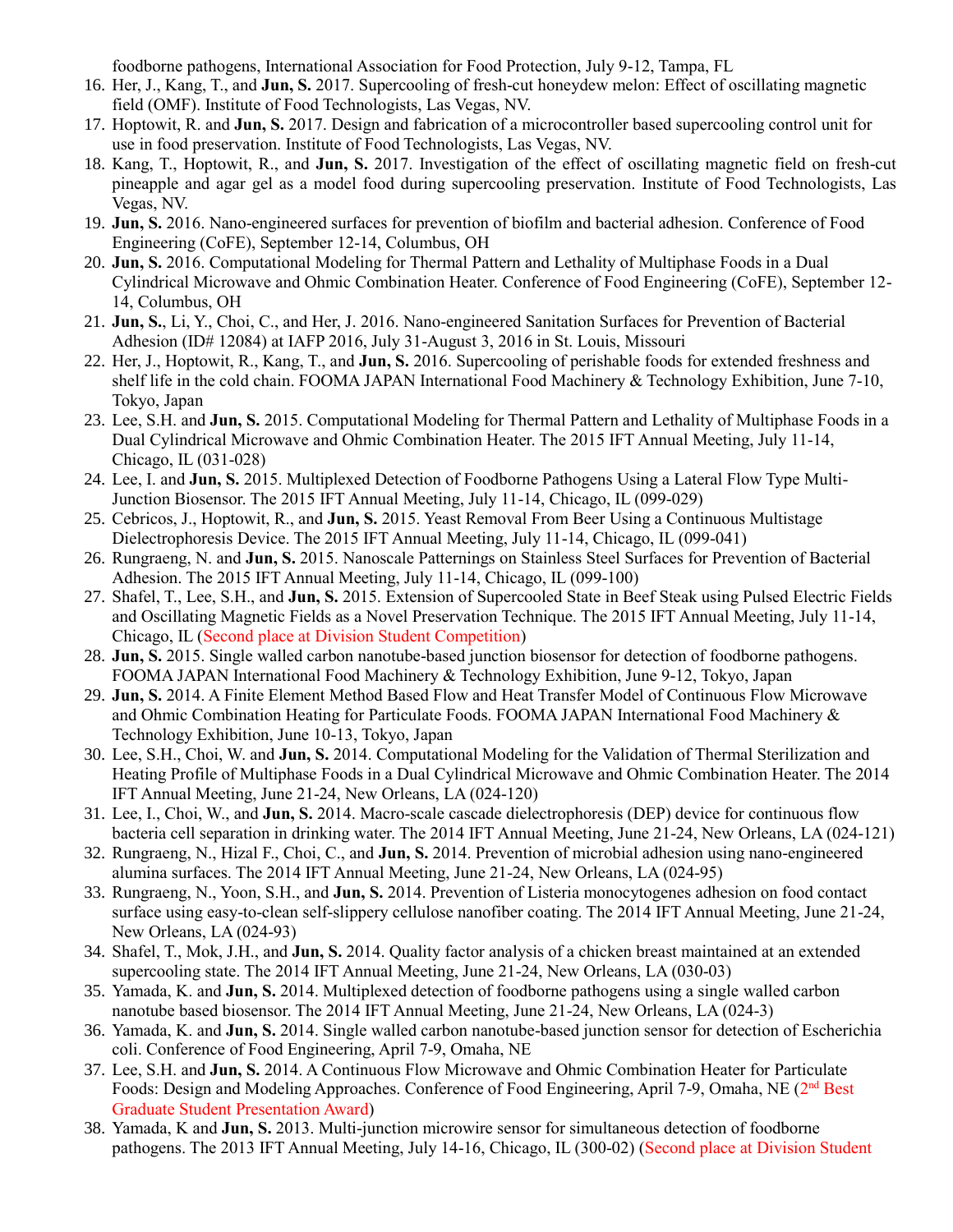Competition)

- 39. Rungraeng, N, Yoon, S.H., and **Jun, S.** 2013. Development of Easy-to-clean Slippery Liquid-infused Carbon Nanotube Composite Structure Coating on Food Contact Surface. The 2013 IFT Annual Meeting, July 14-16, Chicago, IL (031-16) (Third place at Division Student Competition)
- 40. Lee, S.H., Choi, W., and **Jun, S.** 2013. Continuous Flow, Simultaneous Microwave, and Ohmic Combination Heating Technology for Multiphase foods: Simulation for Thermal Uniformity and Lethal Effectiveness. The 2013 IFT Annual Meeting, July 14-16, Chicago, IL (031-21)
- 41. Jin, H.K. and **Jun, S**. 2013. Effect of combined pulsed electric field (PEF) and static magnetic field (SMF) on food freezing. The 2013 IFT Annual Meeting, July 14-16, Chicago, IL (031-33)
- 42. Choi, W., Lee, S.H., and **Jun, S.** 2013. Application of an ohmic thawing unit combined with a microwave heater. The 2013 IFT Annual Meeting, July 14-16, Chicago, IL (031-18)
- 43. **Jun, S.** 2013. Nano/Microwire-Based electrochemical biosensor for rapid detection of foodborne pathogens. FOOMA JAPAN International Food Machinery & Technology Exhibition, June 11-14, Tokyo, Japan
- 44. Abdullah, S., Choi, W., and **Jun, S.** 2012. Simulation of Antioxidants Activity of Grape Juice with Continuous Flow Ohmic Heating, The 2012 IFT Annual Meeting, June 26-28, Las Vegas, NV (077-01)
- 45. Lee, S.H., Choi, W., Nguyen, L., and **Jun, S.** 2012. Continuous Flow, Simultaneous Microwave, and Ohmic Combination Heating Technology for Thermal Uniformity of Multiphase Foods, The 2012 IFT Annual Meeting, June 26-28, Las Vegas, NV (077-16)
- 46. Lu, L. and **Jun, S.** 2012. Electrochemical Impedance Spectroscopic Technique with a Functionalized Microwire Sensor for Rapid Detection of Foodborne Pathogens, The 2012 IFT Annual Meeting, June 26-28, Las Vegas, NV (077-73)
- 47. Rungraeng, N. and **Jun, S.** 2012. Superhydrophobic and Superhydrophilic Nanocomposite Coatings for Preventing Microbial Adhesion in Liquid Food Flow Channel, The 2012 IFT Annual Meeting, June 26-28, Las Vegas, NV (077-109) (First place at Division Student Competition)
- 48. Choi, W., Lee, S.H., and **Jun, S.** 2012. Understanding of Crack Propagation of a Potato Slice during Freeze Drying using the Continuum Truss Structure Model, The 2012 IFT Annual Meeting, June 26-28, Las Vegas, NV (077-159)
- 49. Chee, G. and **Jun, S.** 2012. Pulsed CO<sup>2</sup> Laser Beam Technology for the Selective Elimination of Surface and Sub-Layer E. coli K12 from Fresh Fruits, The 2012 IFT Annual Meeting, June 26-28, Las Vegas, NV (077-160)
- 50. Choi, W., **Jun, S.**, Nguyen, L.T., Rungraeng, N., Puri, V.M., Yi, H., Balasubramanian, S., and Lee, J. 2011. 3D Milk-Fouling Modeling of Plate Heat Exchangers with Different Surface Finishes using Computational Fluid Dynamics. The 2011 IFT Annual Meeting, June 12-14, New Orleans, LA (290-07)
- 51. Nguyen, L.T., Choi, W., Lee, S.H., and **Jun, S.** 2011. Exploring the Heating Patterns of Multiphase Foods in a Continuous Flow, Simultaneous Microwave and Ohmic Combination Heater. The 2011 IFT Annual Meeting, June 12-14, New Orleans, LA (289-04)
- 52. Lu, L., Chee, G., Li, Y., and **Jun, S.** 2011. A microwire Sensor Functionalized to Detect *E. coli* Bacterial Cells in Tropical Fresh Produce. The 2011 IFT Annual Meeting, June 12-14, New Orleans, LA (032-03)
- 53. Rungraeng, N. and **Jun, S.** 2011. Polytetrafluoroethylene-based Carbon Nanotube Coating for Nonstick Surface in Plate Heat Exchanger. The 2011 IFT Annual Meeting, June 12-14, New Orleans, LA (290-24)
- 54. **Jun, S.** 2011. Exploring the Heating Patterns of Multiphase Foods in a Continuous Flow, Simultaneous Microwave and Ohmic Combination Heater. 45<sup>th</sup> Annual Microwave Power Symposium (IMPI 45), June 8-10, New Orleans, LA
- 55. **Jun, S.**, Nguyen, L.T., Choi, W., and Lee, S.H. 2011. Exploring the Heating Patterns of Multiphase Foods in a Continuous Flow, Simultaneous Microwave and Ohmic Combination Heater. International Congress on Engineering and Food (ICEF11), May 22-26, Athens, Greece (NFP1045)
- 56. Lee, S.H. and **Jun, S.** 2010. Exploring the Uniformity in Thermal Patterns of Multiphase Foods using the Novel Microwave and Ohmic Combination Heating Technology. The 2010 IFT Annual Meeting, July 18-20, Chicago, IL (071-20)
- 57. Kim, S., Lu L., Chung, J., Lee, K., Li, Y., and **Jun, S.** 2010. A Rapid Detection Method of Escherichia coli K-12 in Fresh Produce using Electric Field Driven Microwire Device. The 2010 IFT Annual Meeting, July 18-20, Chicago, IL (085-01)
- 58. Kim, S., Chung, J., and **Jun, S.** 2009. Detection of Foodborne Microorganisms using Electric Field Driven Microwire Device and Surface Plasmon Resonance Biosensor. The 2009 IFT Annual Meeting, June 6-9, Anaheim, CA
- 59. Lee, S.H., Kim, S.K., and **Jun, S.** 2009. Enhancement of Sugar Release from Taro Wastes for Subsequent Ethanol Production Using Microwave and Ohmic Heating. The 2009 IFT Annual Meeting, June 6-9, Anaheim, CA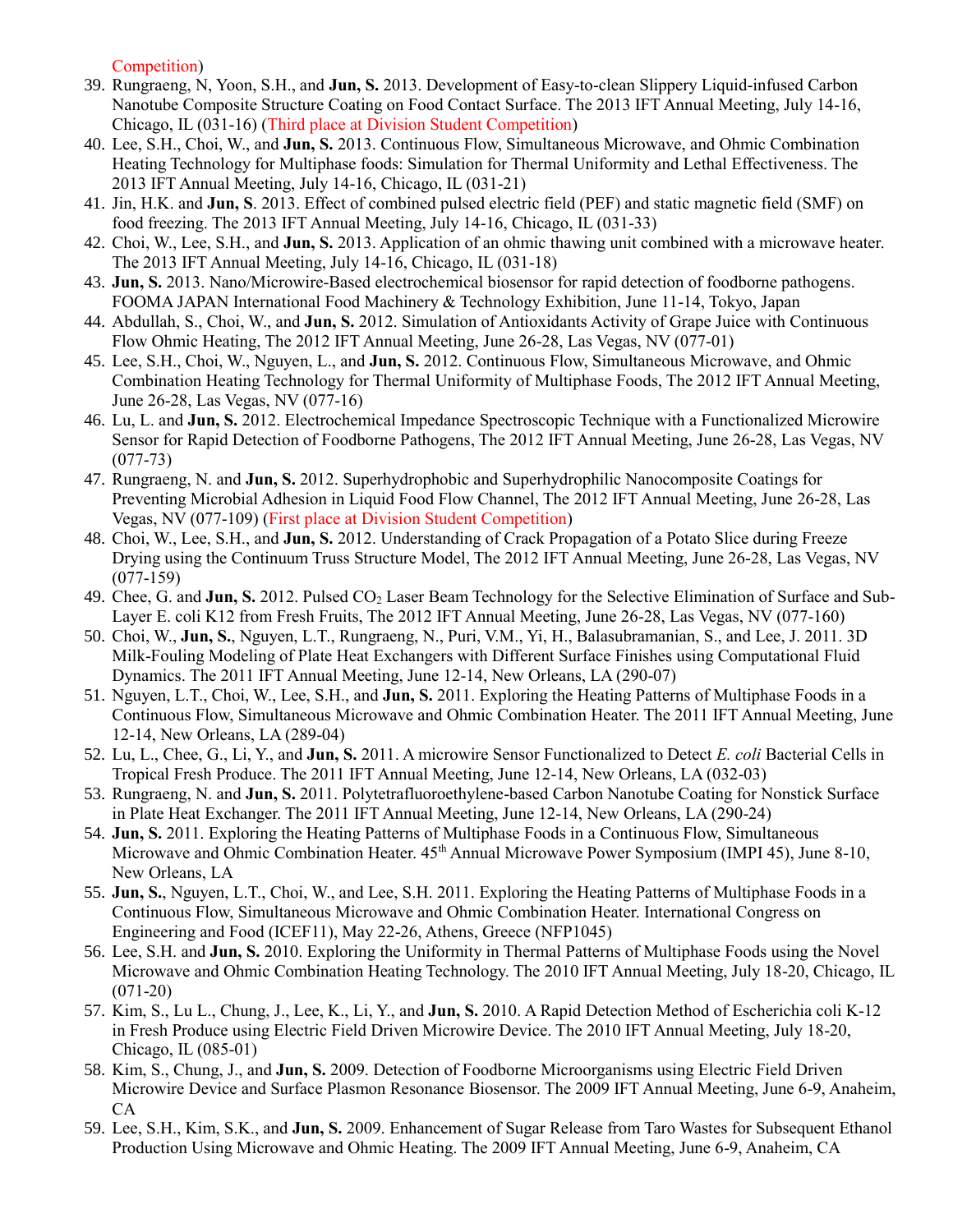- 60. **Jun, S.**, He, H., Shim, J.Y., Park, G.W., Lee, C.N., and Li, Y. 2008. Pulsed ohmic heating for milk pasteurization. The 2008 IFT Annual Meeting, June 29-July 2, New Orleans, LA (095-02)
- 61. Shim, J.Y., Khurana, H.K., Cho, I.K., Li, Q.X., and **Jun, S.** 2008. Attenuated total reflectance fourier transform infrared spectroscopy coupled with multivariate analysis for measurement of acesulfame-K in diet foods. The 2008 IFT Annual Meeting, June 29-July 2, New Orleans, LA (094-04)
- 62. Shim, J.Y. and **Jun, S.** 2008. Modeling of Ohmic Heating Patterns of Multi-phase Food Products Using Computational Fluid Dynamics Codes. The 75th Annual Meeting of Korean Society of Food Science and Technology (KSFST), June 18-20, Kwangjoo, Korea
- 63. **Jun, S.**, Kim, Y., Cox, L., and Huang, A. 2007. Study on the potential of retort pouches for adding value to less desirable cuts of beef. The 2007 IFT Annual Meeting, July 29-Aug 1, Chicago, Michigan (096-42)
- 64. Somavat, R., Rodriguez-Romo, L., Yousef, A., and **Jun, S.** 2007. Ohmic sterilization inside a pouch made up of multilayered laminate for NASA's long duration space mission. The 2007 IFT Annual Meeting, July 29-Aug 1, Chicago, Michigan (096-29)
- 65. Khurana, H.K., **Jun, S.**, and Kanawjia, S.K. 2007. Utilization of exopolysaccharide producing strain (EPS+) of Lactococcus lactis as biostabilizer for manufacture of superior quality dahi (traditional Indian set fermented milk product). The 2007 IFT Annual Meeting, July 29-Aug 1, Chicago, Michigan (046-02)
- 66. Ozden, H.O., Nasir, H., **Jun, S.**, Na, B., and Puri, V.M. 2006. Bench scale heat exchanger fouling: coated surfaces. An ASABE 2006 Annual Meeting Presentation, Portland, Oregon, July 9-12, No. 066131
- 67. **Jun, S.,** and Sastry, S.K. 2005. Reusable Pouch Development for Long Term Space Mission: Thermal Distribution in 3D and Food Contamination for Ohmically Treated Pouches. 2005 AICHE Annual Meeting, October 30-November 4, Cincinnati, Ohio
- 68. **Jun, S.,** and Sastry, S.K. 2005. Reheating and Sterilization Technology for Food, Waste and Water: Design and Development Considerations for Package and Enclosure. International Conference on Environmental Systems (ICES), July, Rome, Italy
- 69. **Jun, S.,** and Puri, V.M. 2005. 3D Milk Fouling Model of Plate Heat Exchangers using Computational Fluid Dynamics. 2005 ASAE Annual International Meeting, July 17-20, Tampa, Florida
- 70. **Jun, S.** and Heskitt, B., Sastry, S.K., Mahna, R., Marcy, J., and Perchonok, M. 2005. Modeling and optimization of pulsed ohmic heating of foods within a flexible package. The 2005 IFT Annual Meeting, July 16-20, New Orleans, Louisiana
- 71. Ozden, H., **Jun, S.,** and Puri, V.M. 2004. Sensitivity analysis of plate heat exchangers using FLUENT. 2004 NABEC conference, June 27-30, University Park, Pennsylvania.
- 72. **Jun, S.** and Puri, V.M. 2004. Fouling performance of plate heat exchangers using a 2D dynamic model. 2004 NABEC conference, June 27-30, University Park, Pennsylvania.
- 73. **Jun, S.** and Puri, V.M. 2003. Development of user-friendly interface for computational model of temperature and moisture distributions during microwave heating of food materials. ASAE Annual International Meeting, July 27- 30, Las Vegas, Nevada
- 74. **Jun, S.** and Puri, V. M. 2003. Dynamic modeling of thermal performance of multichannel plate heat exchangers. ASAE Annual International Meeting, July 27-30, Las Vegas, Nevada
- 75. **Jun, S.** and Irudayaraj, J. 2002. Exploring a selective heating technique for food components using Infrared radiation. The 2002 IFT Annual Meeting, June 15 -19, Anaheim, California
- 76. **Jun, S.** and Irudayaraj, J. 2002. Exploring the disinfection of fungal spores in corn meal using selective IR heating technique. The 2002 IFT Annual Meeting, June 15 -19, Anaheim, California
- 77. **Jun, S.** and Irudayaraj, J. 2001. Exploring the concept of selective heating of food powders. Fine powder processing 2001 - An international conference on Fine grinding, Oct 1-3, The Pennsylvania State University
- 78. **Jun, S.**, Ranjan, R., Elkind, J., Barthalomew, D., and Irudayaraj, J. 2001. Monitoring chemical and microbial status using surface plasmon resonance based on biosensor. 94<sup>th</sup> Annual International meeting of ASAE, July 29-Aug 1, Sacramento, California
- 79. **Jun, S.** and Irudayaraj, J. 2001. Design of selective heating system for food using Far infrared radiation. The Center for Food Manufacturing (CFM), June
- 80. Irudayaraj, J. and **Jun, S.** 2000. Automated Infrared system for selective heating of food. 93<sup>rd</sup> Annual International meeting of ASAE, July 9-12, Milwaukee, Wisconsin
- 81. Irudayaraj, J. and **Jun, S.** 1999. Design of selective heating system for food using Far infrared radiation. Conference on Technologies for the new millennium in commemoration of the 53<sup>rd</sup> anniversary of Research & Development Associates for military food and packaging systems, Inc. Fall '99 meeting, Nov 1-2, Pittsburgh, PA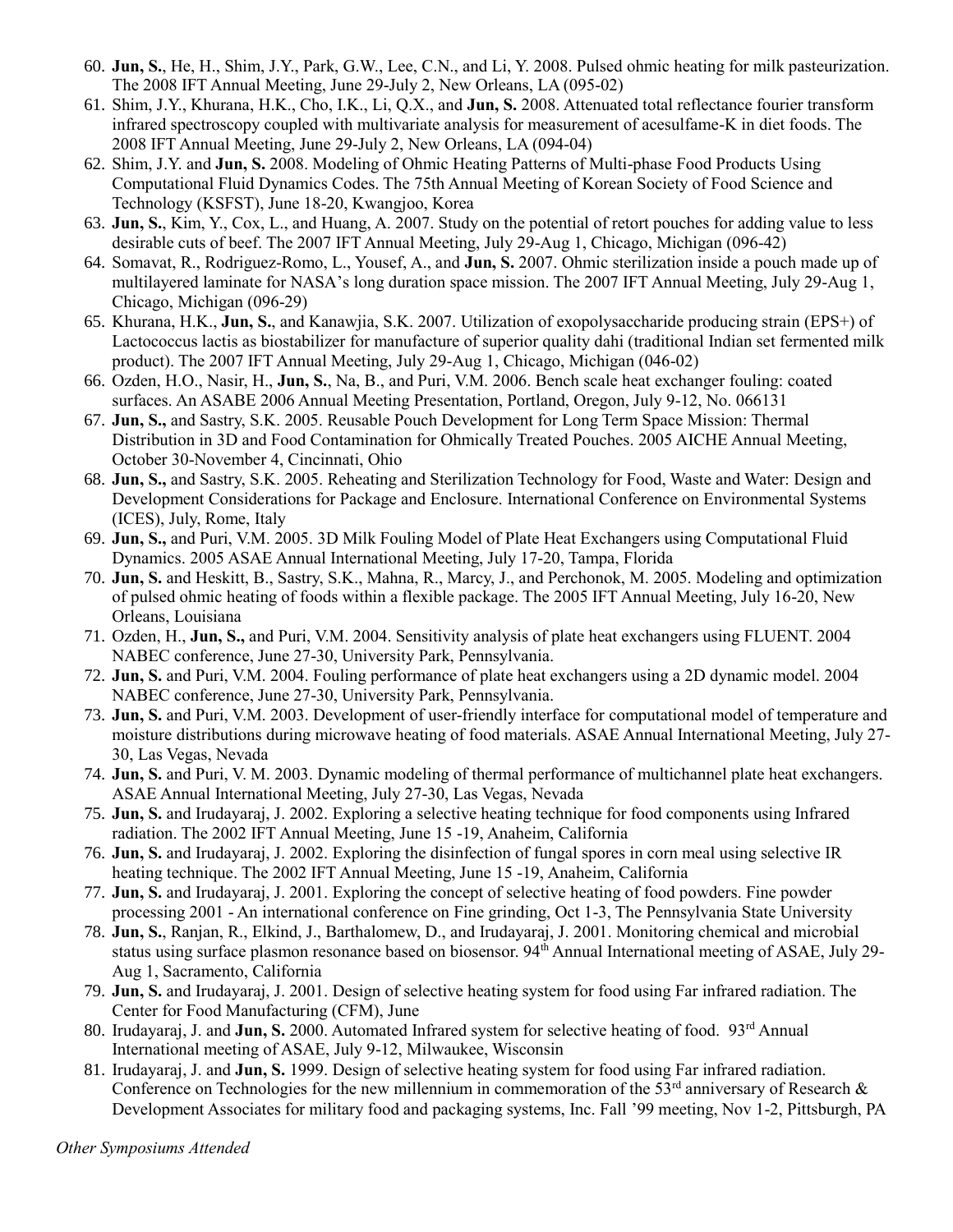- 1. Senga K, Kang T.Y., Lee B.E., Lee C.N., Li Y., **Jun S.J.** 2018. Developmental Methods of Alcohol Fermentation Through The Use of Taro. Annual CTAHR Student Research Symposium. Undergraduate Poster session (CTAHR Awards of Merit)
- **2.** Brian Izawa, Yong Li, and **Soojin Jun.** 2018. Development and exploration of alcohol production from fresh pineapple waste. Annual CTAHR Student Research Symposium. Undergraduate Poster session **(**CTAHR 2nd Place)
- 3. Cebricos, J., Li, Y., and **Jun, S.** 2016 Separation of Bacteriophage MS2 From Contaminated Tap Water Using a Single Stage, Continuous Flow Dielectrophoresis (DEP) device. The 28th Annual CTAHR Student Research Symposium, MS oral session (CTAHR Best MS Student Oral Presentation)
- 4. Lee, I. and **Jun, S.** 2016. Bio-nanocomposites-based electrochemical immunosensor for detection of *Escherichia coli*. The 28<sup>th</sup> Annual CTAHR Student Research Symposium, PhD poster session
- 5. Hoptowit, R., Her, J., and Jun, S. 2016. Pulsed Electric Field (PEF) and Oscillating Magnetic Field (OMF) device fabrication and its effect on Strawberry. The 28<sup>th</sup> Annual CTAHR Student Research Symposium, MS poster session
- 6. Lee, I. and **Jun, S.** 2015. Single walled carbon nanotube (SWCNT) functionalized junction biosensor for detection of *Escherichia coli* in continuous flow system. The 27<sup>th</sup> Annual CTAHR Student Research Symposium, PhD poster session (Gamma Sigma Delta PhD Student Poster Presentation)
- 7. Cebricos, J. and **Jun, S.** 2015 Separation of Escherichia coli K12 from drinking water using dielectrophoresis in a single stage, continuous flow device. The 27<sup>th</sup> Annual CTAHR Student Research Symposium, MS poster session (CTAHR MS Student Poster Presentation Award of Merit)
- 8. Shafel, T. and **Jun, S.** 2015. Extension of supercooled state in beef steak using pulsed electric fields and oscillating magnetic fields as a novel preservation technique. The 27<sup>th</sup> Annual CTAHR Student Research Symposium, MS Oral session
- 9. Shafel, T., **Jun, S.,** and Mok, J.H. 2014. Quality factor analysis of a chicken breast maintained at an extended supercooling state. The 26<sup>th</sup> Annual CTAHR Student Research Symposium, MS Poster session (CTAHR Best MS) Student Poster Presentation)
- 10. Cebricos, J. and **Jun, S.** 2014. Yeast Cell Separation in Korean Rice Wine using a Continuous Single-Stage Dielectrophoresis Device. The 26<sup>th</sup> Annual CTAHR Student Research Symposium, Undergraduate Poster session (CTAHR Undergraduate Poster Presentation Award of Merit)
- 11. Yamada, K., Choi, W., and **Jun, S.** 2014. Nano-based Multi-junction Biosensor for Detection of Foodborne Pathogens. The 26<sup>th</sup> Annual CTAHR Student Research Symposium, MS Oral session (Gamma Sigma Delta MS Student Oral Presentation)
- 12. Lee, S.H., Choi, W., and **Jun, S.** 2014. Computational modeling for the validation of thermal lethality and heating profile of multiphase foods in a dual cylindrical microwave and ohmic combination heater. The  $26<sup>th</sup>$  Annual CTAHR Student Research Symposium, PhD Oral session
- 13. Rungraeng, N., Hizal, F., Choi, C-H, and **Jun, S.** 2014. Prevention of Foodborne Microbial Adhesion Using Different Nano-Engineered Surfaces. The 26<sup>th</sup> Annual CTAHR Student Research Symposium, PhD Oral session (CTAHR Best PhD Student Oral Presentation)
- 14. Mok, J.H., Choi, W., and **Jun, S.** 2013. Emerging pulsed electric field (PEF) and static magnetic field (SMF) combination technology for food freezing. The 25<sup>th</sup> Annual CTAHR Student Research Symposium. MS Poster session
- 15. Rungraeng, N. and **Jun, S.** 2013. Development of Self-slippery Liquid-infused Carbon Nanotube Composite Structure Coating on Food Contact Surface for Prevention of Microbial Biofilm. The 25th Annual CTAHR Student Research Symposium. PhD Poster session
- 16. Liu, T., Abbley, T., and **Jun, S.** 2013. Yeast Removal by Dielectrophoresis to Control the Shelf Life of Korean Rice Wine. The 25th Annual CTAHR Student Research Symposium. Undergraduate Poster session
- 17. Yamada, K. and **Jun, S.** 2013. Bio-Nano Combinatorial Junction Sensor for Rapid Detection of Foodborne Pathogens. The 25th Annual CTAHR Student Research Symposium. MS Poster session
- 18. Ho, K., Yamada, K., Lee, S.H., and **Jun, S.** 2012. Exploring the Heating Patterns of Multiphase Foods in a Continuous Flow, Simultaneous Microwave and Ohmic Combination Heater. The 24th Annual CTAHR Student Research Symposium. Undergraduate Poster session
- 19. Abdullah, S. A., Choi, A., and **Jun, S.** 2012. Simulated Degradation of Antioxidant Activity of Grape Juice Pasteurized with Continuous Flow Ohmic Heating. The 24th Annual CTAHR Student Research Symposium, PhD poster session
- 20. Chee, G. and **Jun, S.** 2012. Pulsed CO2 laser beam technology for the selective elimination of surface and sublayer E. coli K12 from fresh fruits. The 24th Annual CTAHR Student Research Symposium, MS poster session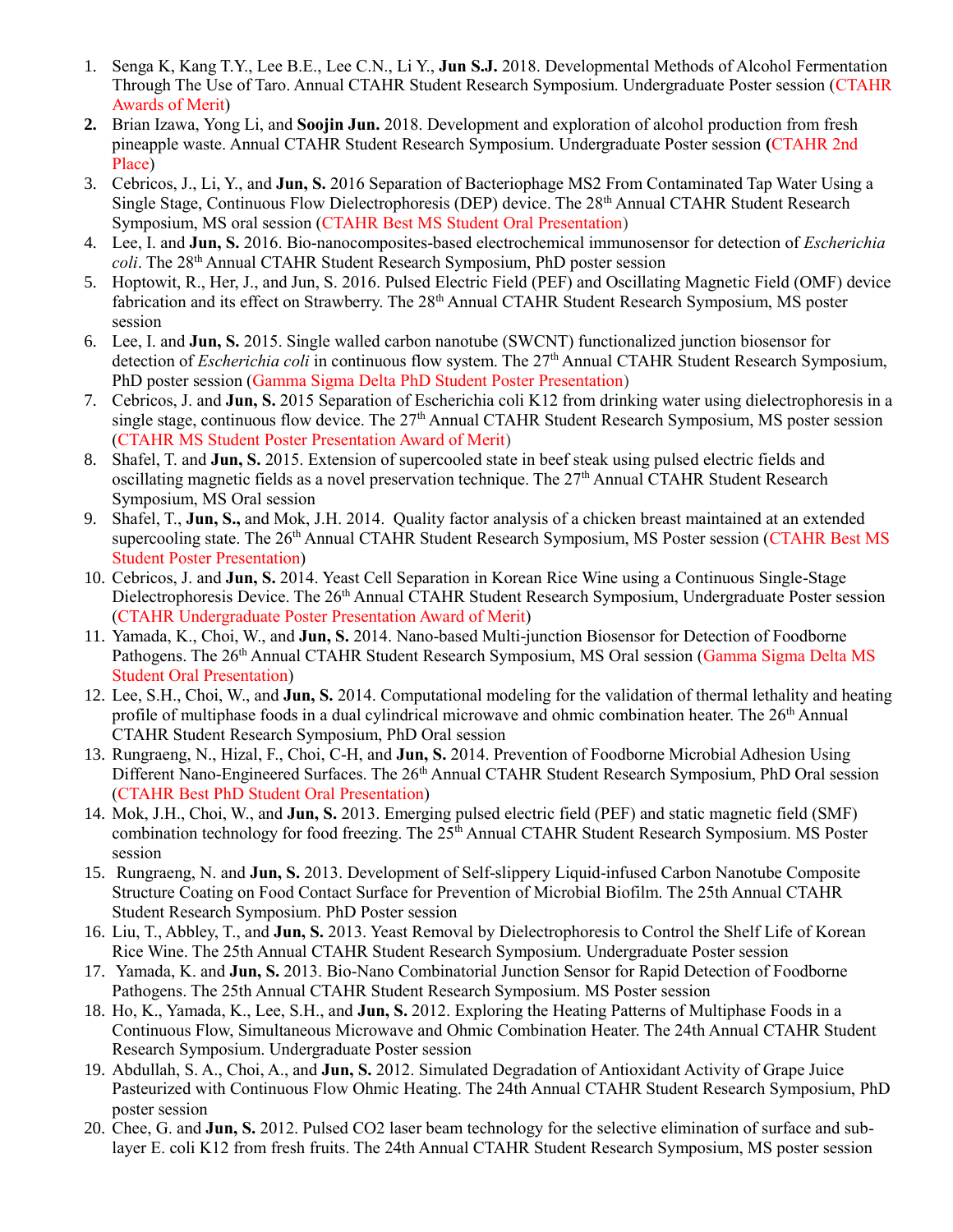- 21. Rungraeng, N. and **Jun, S.** 2012. Superhydrophobic and superhydrophilic nanocomposite coatings for preventing microbial adhesion in liquid food flow channel. The 24th Annual CTAHR Student Research Symposium, PhD poster session
- 22. Mok, J.H. and **Jun, S.** 2012. Electrochemical Impedance Spectroscopic Technique with a Functionalized Microwire Sensor for Rapid Detection of Foodborne Pathogens. The 24th Annual CTAHR Student Research Symposium, MS poster session
- 23. Chee, G., Rungraeng, N., and **Jun, S.** 2011. Authentication and Quantification of Kona Coffee using Fourier Transform Infrared Spectroscopy. The 23rd Annual CTAHR Student Research Symposium, MS poster session
- 24. Lee, S.H., Nguyen, L.T., Choi, W., and **Jun, S.** 2011. Exploring the Heating Patterns of Multiphase Foods in a Continuous Flow, Simultaneous Microwave and Ohmic Combination Heater. The 23rd Annual CTAHR Student Research Symposium, PhD poster session
- 25. Lu, L., Li, Y., and **Jun, S.** 2011. A Microwire Sensor Functionalized to Detect Escherichia coli Bacterial Cells in Bacteria-Polystyrene Beads Mixture. The 23rd Annual CTAHR Student Research Symposium, MS poster session
- 26. Rungraeng, N. and **Jun, S.** 2011. Polytetrafluoroethylene-based Carbon Nanotube Coating for Milk Fouling Reduction in Plate Heat Exchanger. The 23rd Annual CTAHR Student Research Symposium, PhD poster session
- 27. Kim, S., Lu L., Chung, J., Lee, K., Li, Y., and **Jun, S.** 2010. Microwire Fishing of E. coli from Fresh Produce. The 22nd Annual CTAHR Student Research Symposium, MS poster session
- 28. Lee, S.H. and **Jun, S.** 2010. Electrophoresis Induced Breakdown of Cellular Structures in Taro Skins for Enhancement of Sugar Release for Bioethanol Production. The 22nd Annual CTAHR Student Research Symposium, MS poster session.
- 29. Rungraeng, N., Choi, W., Nguyen, L.T., and **Jun, S.** 2010. 3D Milk Fouling Model of Plate Heat Exchangers using Computational Fluid Dynamics. The 22nd Annual CTAHR Student Research Symposium, MS poster session
- 30. Ahmad, S. Cho, I., and **Jun, S.** 2010. Extension of Shelf Life of Raisin Juice Treated by Continuous Flow Pasteurization Methods. The 22nd Annual CTAHR Student Research Symposium, MS poster session
- 31. Kim, S., Chung, J., and **Jun, S.** 2009. Detection of Foodborne Microorganisms using Electric Field Driven Microwire Device and Surface Plasmon Resonance Biosensor. The 21th Annual CTAHR Student Research Symposium, MS poster session
- 32. Lee, S.H., Kim, S.K., and **Jun, S.** 2009. Enhancement of Sugar Release from Taro Wastes for Subsequent Ethanol Production Using Microwave and Ohmic Heating. The 21th Annual CTAHR Student Research Symposium, MS poster session
- 33. Kim, S., **Jun, S.,** He, H., Lee, C.N., and Li, Y. 2008. Pulsed ohmic heating for milk pasteurization, The 20th Annual CTAHR Student Research Symposium, Undergraduate poster session
- 34. **Jun, S.** 2006. Using the Flexible Retort Pouch to Add Value to Agricultural Products. Mealani Forage Field Day, Waimea, Hawaii County, Poster presentation

*Invited Seminars/lectures* 

- 1. **Jun, S.** 2020. Exploration of combined electric and magnetic field emissions for supercooling preservation of perishable food materials, Frozen, Too: New Developments in Food Freezing Technology - Food Engineering Division and Refrigerated & Frozen Foods Division, IFT Live Webcast, October 21, 1 PM CT.
- 2. **Jun, S.** 2019. Supercooling Technology for Extended Shelf Life of Perishable Foods. The 2<sup>nd</sup> International Forum on Food Nutrition and Health at Agricultural University of Hebei, Baoding, China, June 14.
- 3. **Jun, S.** 2019. Supercooling Technology for Food Preservation. Haier Open Partnership Ecosystem, Hei Long Jiang Road, Haier Park, Qingdao, China, June 13.
- 4. **Jun, S.** 2019. Supercooling Technology for Food Preservation. LG Electronics, Seoul, Korea, September 17.
- 5. **Jun, S.** 2019. Food Nanotechnology: Nano-engineered surfaces and biosensing. Mokpo University, Korea, October 28.
- 6. **Jun, S.** 2019. Supercooling Technology for Extended Shelf Life of Perishable Foods. KongJu University, Korea, October 29.
- 7. **Jun, S.** 2019. Food Nanotechnology: Nano-engineered surfaces and biosensing. Sejong University, Korea, August 8.
- 8. **Jun, S.** 2019. Supercooling Technology for Extended Shelf Life of Perishable Foods. Sungkyunkwan University, Korea, August 5.
- 9. **Jun, S.** 2019. Ohmic heating and its applications. Seoul National University of Science and Technology, Korea, June 16.
- 10. **Jun, S.** 2019. Novel Food Packaging Technologies: RFID/Software Integration and Beyond. WonKwang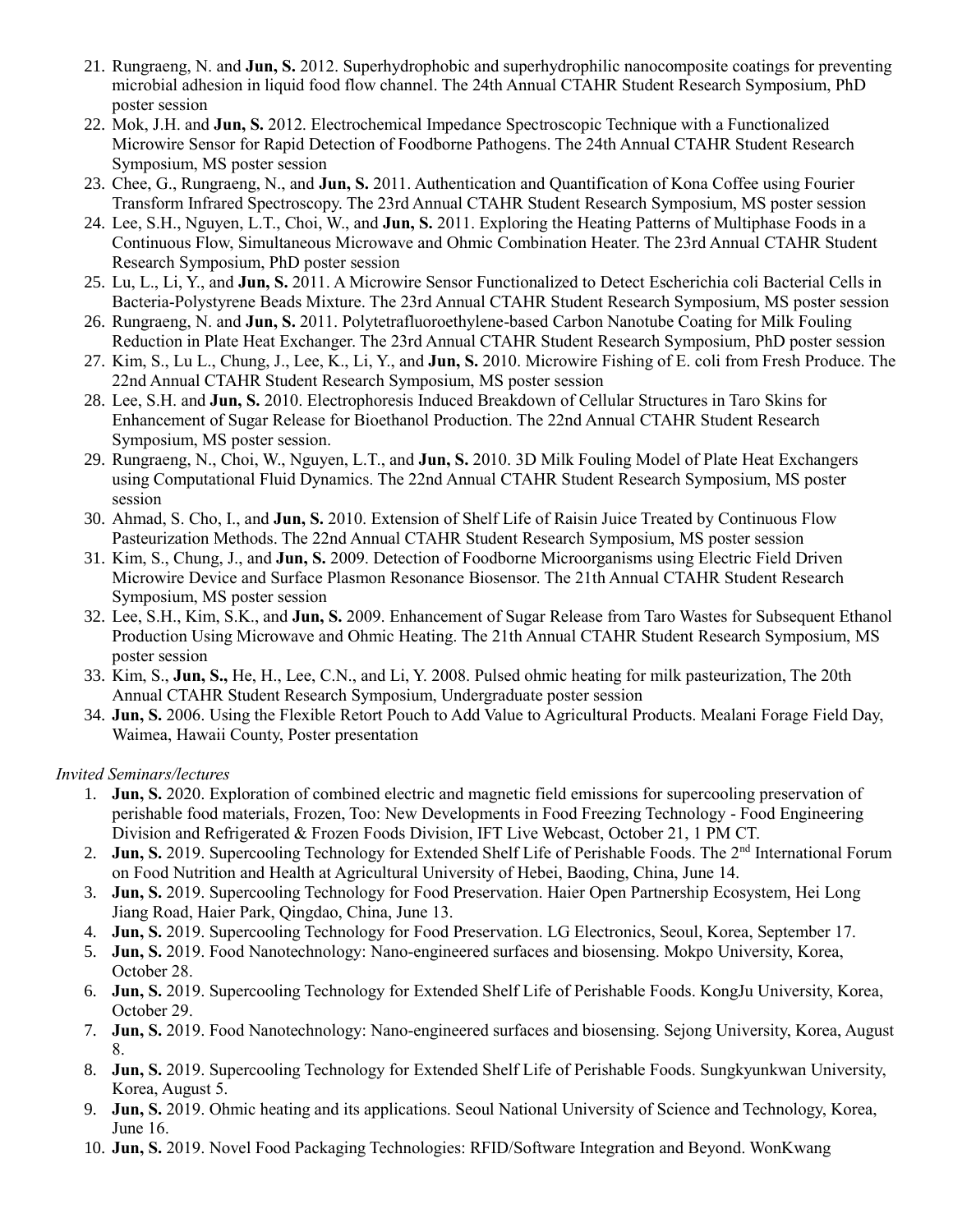University, Korea, June 12.

- 11. **Jun, S.** 2018. Supercooling Technology for Extended Shelf Life of Perishable Foods. Hainan University, Hainan, China, Jun 5
- 12. **Jun, S.** 2018. Supercooling Technology for Extended Shelf Life of Perishable Foods, Fourth Annual Future Focus conference at the Hawaii Convention Center, October 10-11, 2018.
- 13. **Jun, S.** 2015. Food nanotechnology for biosensing and biofilm prevention. 2015 International Symposium and Annual Meeting at Alpensia Resort Convention Center, Pyeongchang, South Korea, August 24 -26.
- 14. **Jun, S.** 2015. Food nanotechnology for biosensing and biofilm prevention. Rural Development Administration, Jeonju-si, South Korea, August 4.
- 15. **Jun, S.** 2015. Nano-engineered surfaces for prevention of biofilm and bacterial adhesion. Korea Food Research Institute (KFRI), Seongnam-si, South Korea, June 30.
- 16. **Jun, S.** 2015. Food preservation and beyond. Samsung Electronics Co, Suwon-si, South Korea, June 19.
- 17. **Jun, S.** 2015. Nano-engineered surfaces for prevention of biofilm and bacterial adhesion. The 82nd Annual Meeting of Korean Society of Food Science and Technology (KoSFoST) at Bexco Convention Center, Busan, Republic of Korea, June 3 -5.
- 18. **Jun, S.** 2015. Sustainable food processing innovations: supercooling and anti-biofilm nano-engineered surface design. Purdue University, West Lafayette, IN, February 12.
- 19. **Jun, S.** 2015. Food processing innovations: supercooling and hybrid combination. University of Nebraska, Lincoln, NE, January 20.
- 20. **Jun, S.** 2014. Quality factor control and analysis of a chicken breast maintained at an extended supercooling state below the freezing point. The 81st Annual Meeting of Korean Society of Food Science and Technology (KoSFoST) in Gwangju, South Korea, August 25 – 27.
- 21. **Jun, S.** 2014. Carbon nanotube-based multi-junction biosensor for detection of foodborne pathogens. Chung-Ang University, Ansan-si, South Korea, July 31.
- 22. **Jun, S.** 2014. Nanotech and Biosensor for Food Applications. The Ohio State University, Columbus, OH, February 5.
- 23. **Jun, S.** 2014. Quality factor control and analysis of a chicken breast maintained at an extended supercooling state below the freezing point. CJ Cheiljedang Corporation, Seoul, South Korea, August 19.
- 24. **Jun, S.** 2013. Nanotech and Biosensor for Food Applications. Pennsylvania State University, University Park, PA, August 6.
- 25. **Jun, S.** 2013. Nanocomposite Coating for Biofouling Inhibition. US-Korea Conference 2013. East Rutherford, NJ, August 9.
- 26. **Jun, S.** 2013. 'Microwire Sensor for Food Applications' and 'High Wear and Biofouling Resistant Nanoparticle-Polymer Composite Coating for Food Processing'. Oceanit, Honolulu, HI, April 5.
- 27. **Jun, S.** 2013. Alternative Technologies in Food Processing for Energy Efficiency. University of California, Davis, CA, January 14.
- 28. **Jun, S.** 2012. Nano-Microwire Sensor for Food Applications. Rural Development Administration, Suwon-si, South Korea, December 14.
- 29. **Jun, S.** 2012. Exploring the Heating Patterns of Multiphase Foods in a Continuous Flow, Simultaneous Microwave and Ohmic Combination Heater. Kyung Hee University, Yongin-si, South Korea, December 14.
- 30. **Jun, S.** 2012. Electrochemical Impedance Spectroscopic Technique with a Functionalized Microwire Biosensor for Rapid Detection of Foodborne Pathogens. US-Korea Conference 2012. Los Angeles, CA, August 11.
- 31. **Jun, S.** 2012. "Intelligence" in Food Packaging: Trends and Applications. Korea Ginseng Corporation (KGC), Daejeon, South Korea, June 12.
- 32. **Jun, S.** 2012. Exploring the Heating Patterns of Multiphase Foods in a Continuous Flow, Simultaneous Microwave and Ohmic Combination Heater. The 79<sup>th</sup> Annual Meeting and International Symposium of Korean Society of Food Science and Technology (KoSFoST), Daejeon Convention Center, Daejeon, South Korea, June 13 -15.
- 33. **Jun, S.** 2012. Nanotech and Biosensor for Food Applications. Department of Food Science & Engineering, Ewha Womans University, South Korea, June 11.
- 34. **Jun, S.** 2011. Intelligence in Food Packaging: Trends and Applications. 2011 International Symposium of Korean Society for Food Engineering, KINTEX, Ilsan, South Korea, April 28.
- 35. **Jun, S.** 2010. Microwire fishing and combination heating technology. Seoul National University, Seoul, South Korea, July 30.
- 36. **Jun, S.** 2010. Ohmic heating: Applications and Future. CJ Cheiljedang Corporation, Seoul, South Korea, July 29.
- 37. **Jun, S.** 2010. Microwire sensing and combination heating technology. LG Electronics, Seoul, South Korea, July